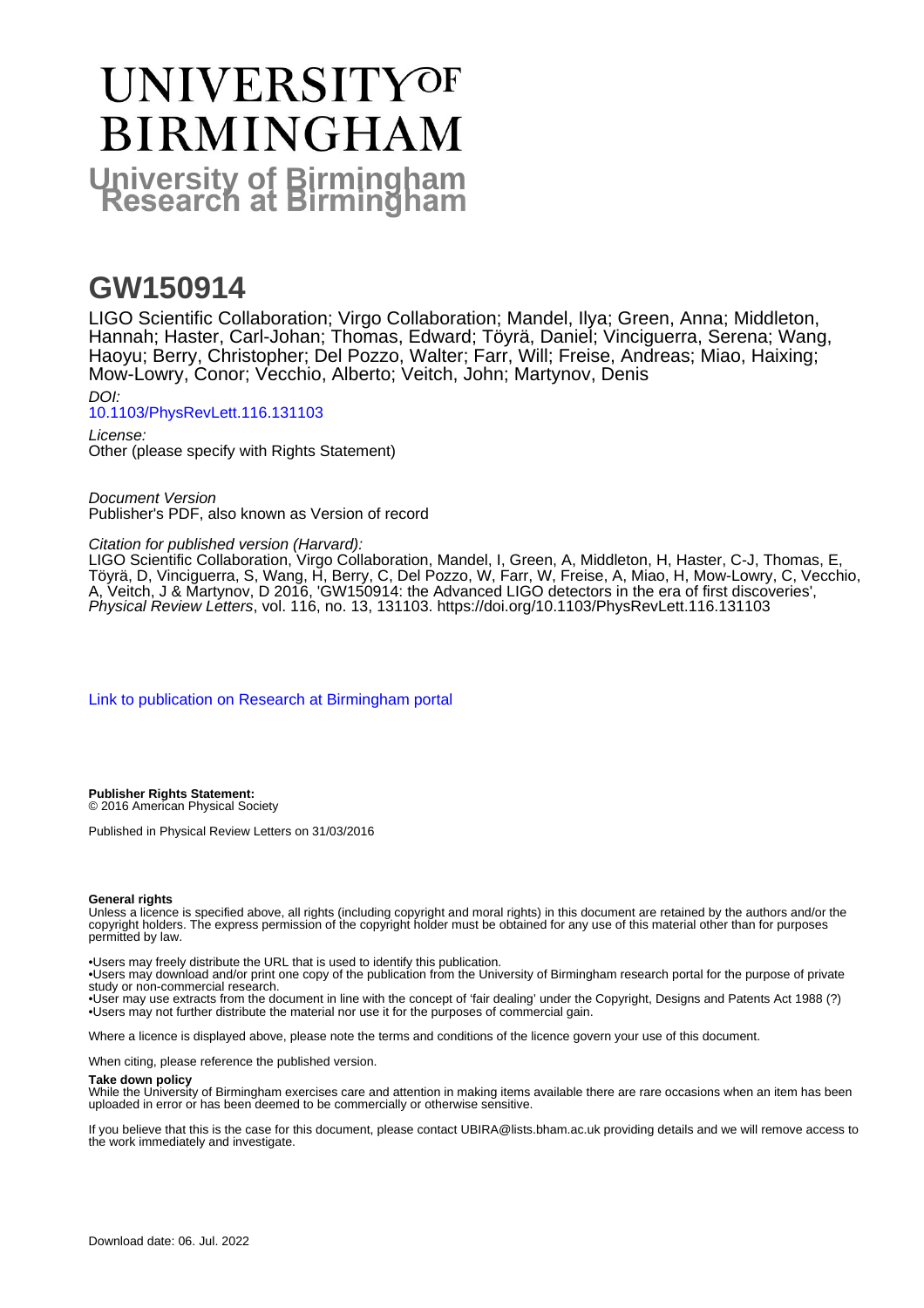### <span id="page-1-1"></span>GW150914: The Advanced LIGO Detectors in the Era of First Discoveries

B. P. Abbott et al.<sup>[\\*](#page-1-0)</sup>

(LIGO Scientific Collaboration and Virgo Collaboration) (Received 15 February 2016; published 31 March 2016)

Following a major upgrade, the two advanced detectors of the Laser Interferometer Gravitational-wave Observatory (LIGO) held their first observation run between September 2015 and January 2016. With a Observatory (LIGO) held their first observation run between September 2015 and January 2016. With a strain sensitivity of  $10^{-23}/\sqrt{\text{Hz}}$  at 100 Hz, the product of observable volume and measurement time exceeded that of all previous runs within the first 16 days of coincident observation. On September 14, 2015, the Advanced LIGO detectors observed a transient gravitational-wave signal determined to be the coalescence of two black holes [B. P. Abbott et al., Phys. Rev. Lett. 116, 061102 (2016)], launching the era of gravitational-wave astronomy. The event, GW150914, was observed with a combined signal-to-noise ratio of 24 in coincidence by the two detectors. Here, we present the main features of the detectors that enabled this observation. At full sensitivity, the Advanced LIGO detectors are designed to deliver another factor of 3 improvement in the signal-to-noise ratio for binary black hole systems similar in mass to GW150914.

DOI: [10.1103/PhysRevLett.116.131103](http://dx.doi.org/10.1103/PhysRevLett.116.131103)

Introduction.—On September 14, 2015, both Advanced LIGO detectors in the USA, H1 in Hanford, Washington and L1 in Livingston, Lousiana, made the first direct measurement of gravitational waves [\[1\].](#page-5-0) The event, GW150914, was determined to be the merger of two black holes, with masses of 36 and 29 $M_{\odot}$ , into a black hole of approximately  $62M_{\odot}$  [\[2\]](#page-5-1). 3.0 solar masses of energy  $(25.4 \times 10^{47} \text{ J})$  were radiated in gravitational waves. The gravitational waves from this event, which occurred at a distance of  $\simeq 410$  Mpc  $\simeq 1.3 \times 10^9$  light years, changed the separation between the test masses by  $\simeq$ 4 × 10<sup>-18</sup> m, about one 200th of a proton radius.<br>The Advanced LIGO detectors, multikilo

Advanced LIGO detectors, multikilometer Michelson-based interferometers [\[3\]](#page-5-2), came online in September 2015, after a major upgrade targeting a factor of 10 sensitivity improvement over initial detectors [\[4,5\]](#page-5-3). While not yet at design sensitivity during their first observation run, they have already exceeded the strain sensitivity of the initial detectors across the entire frequency band, significantly surpassing the past discovery potential. This Letter describes the Advanced LIGO detectors, as well as their current and final design sensitivity, at the inception of gravitational-wave astronomy [6–[10\]](#page-5-4).

<span id="page-1-0"></span>Astrophysical reach.—In general relativity, a gravitational wave far from the source can be approximated as a time-dependent perturbation of the space-time metric, expressed as a pair of dimensionless strain polarizations,  $h_{+}$  and  $h_{\times}$  [\[11\]](#page-6-0). An interferometric gravitational-wave detector acts as a transducer to convert these space-time perturbations into a measurable signal [\[12\].](#page-6-1) The interferometer mirrors act as "freely falling" test masses. Advanced LIGO measures linear differential displacement along the arms which is proportional to the gravitational-wave strain amplitude. We define the differential displacement as  $\Delta L = \delta L_x - \delta L_y$ , where  $L_x = L_y = L$  are the lengths of two orthogonal interferometer arms. The gravitationalwave strain and the interferometer displacement are related through the simple equation  $\Delta L = hL$ , where h is a linear combination of  $h_+$  and  $h_{\times}$ .

The tiny displacements induced by astrophysical events demand that the interferometer mirrors be free from environmental disturbances and require a highly sensitive interferometric transducer—designed to be limited only by disturbances arising from fundamental physics considerations. Since the interferometer response to displacement, or equivalently gravitational-wave strain, is frequency dependent, it is necessary to represent the limiting detector noises as functions of frequency normalized by the interferometer response.

The left panel of Fig. [1](#page-2-0) shows the amplitude spectral The left panel of Fig. 1 shows the amplitude spectral density of the total strain noise in units of strain per  $\sqrt{Hz}$ during the first observation run (O1 run) and, for comparison, during the final science run of the initial LIGO detectors (S6 run). In the detectors' most sensitive frequency band between 100 and 300 Hz, the O1 strain noise is 3 to 4 times lower than that achieved in the S6 run. At 50 Hz, the improvement is about a factor of 30.

The right panel of Fig. [1](#page-2-0) shows the single detector signalto-noise ratio (SNR) for an optimally oriented compact binary system consisting of two 30 $M_{\odot}$  black holes as a function of redshift z and for different interferometer configurations. The observed strain amplitude is largest for a source whose orbital plane is parallel to the plane of the detector and is located straight above or below; we refer to such a source as optimally oriented. The SNR is computed in the frequency domain [\[14\]](#page-6-2) using standard cosmology [\[15\]](#page-6-3) and phenomenological waveforms which account for inspi-ral, merger, and ringdown, but not spins [\[16\].](#page-6-4)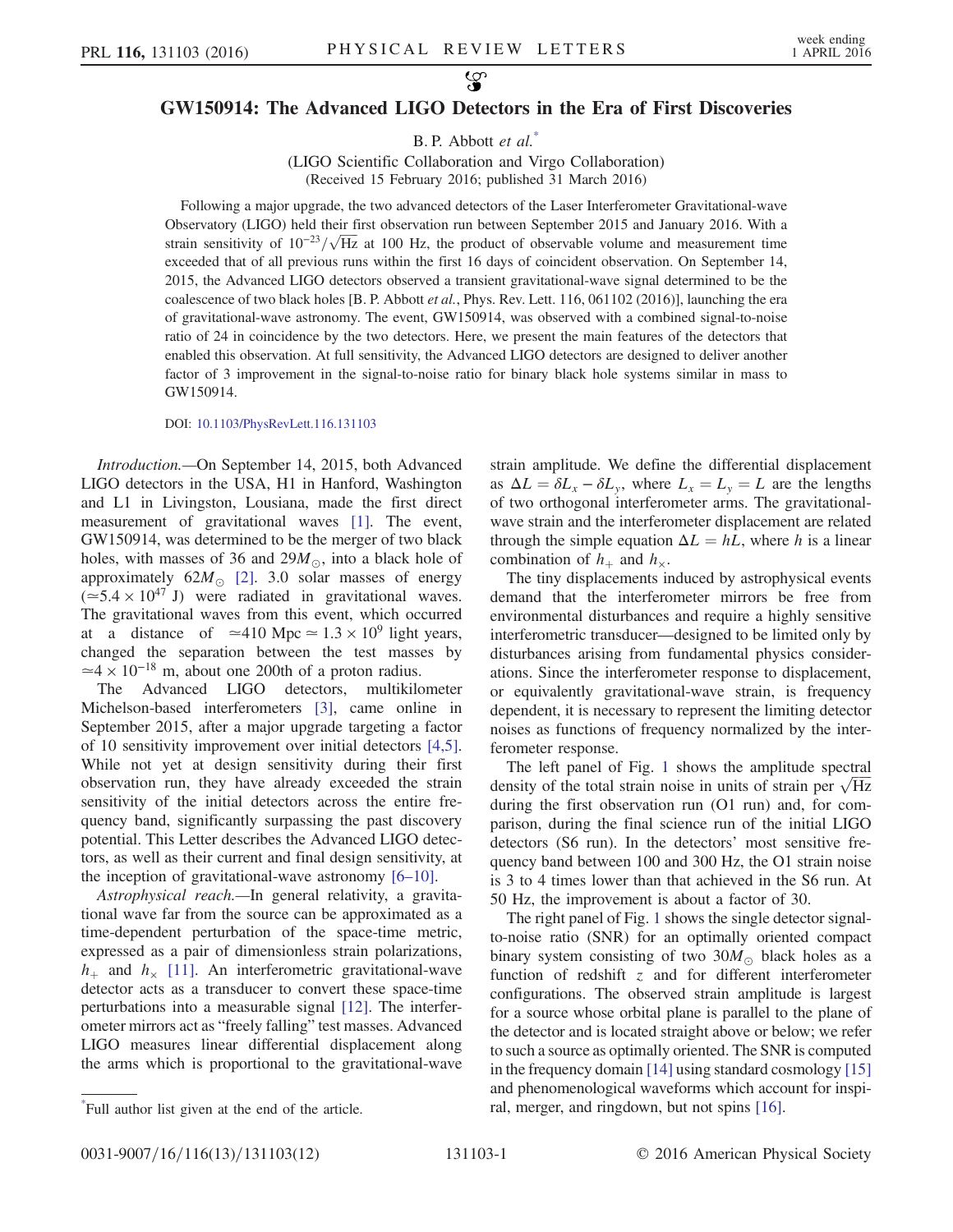<span id="page-2-0"></span>

FIG. 1. The left plot shows the strain sensitivity during the first observation run (O1) of the Advanced LIGO detectors and during the last science run (S6) of the initial LIGO detectors. The O1 strain noise curve is shown for H1 (dark red) and L1 (light red); the two detectors have similar performance. The Advanced LIGO design sensitivity, as well as a possible future upgrade [\[13\],](#page-6-8) are shown to highlight the discovery potential in the coming years. The right plot shows the single detector signal-to-noise ratio (SNR) under optimal orientation as a function of redshift z—for two merging black holes with mass  $30M_{\odot}$  each. GW150914 was not optimally orientated and was detected with a single detector SNR of 13 to 20 at  $z = 0.09$ ; this event would not have been seen in S6.

A Michelson interferometer lacks good directional sensitivity to gravitational waves. The antenna pattern covers approximately half the sky, both above and beneath the plane of the detector. Moreover, the antenna patterns of the two LIGO detectors are aligned to maximize the coincident detection of gravitational-wave signals, constrained to the 10 ms intersite propagation time. The coincidence constraint substantially rejects non-Gaussian noise and vetoes local transients.

The observed strain amplitude is inversely proportional to the luminosity distance. For small redshifts,  $z < 1$ , the observable volume, and, thus, the detection rate, grows as the cube of the detector sensitivity. The number of detected events is expected to scale with the product of observing volume and observing time. Between September 12, 2015 and October 20, 2015, the H1 and L1 detectors had a duty cycle of 70% and 55%, respectively, while the observing time in coincidence was 48%. After data quality processing [\[17\]](#page-6-5), 16 days of data were analyzed around GW150914, resulting in a time-volume product of 0.1  $Gpc<sup>3</sup>$  yr for binary black hole systems with masses similar to GW150914 [\[18\]](#page-6-6).

The displacement measurement.—The current generation of advanced detectors uses two pairs of test masses as coordinate reference points to precisely measure the distortion of the space-time between them. A pair of input and end test masses is located in each of the two arms of a Michelson laser interferometer, as shown in Fig. [2](#page-2-1). The Advanced LIGO test masses are very pure and homogeneous fused silica mirrors of 34 cm diameter, 20 cm thickness, and 40 kg mass.

It is critical that the test masses be free from sources of displacement noise, such as environmental disturbances from seismic noise, or thermally driven motion. These noise sources are most relevant at frequencies below 100 Hz, while shot noise of the optical readout is dominant at high frequencies. Figure [3](#page-3-0) shows the measured displacement noise of Advanced LIGO during the first observing run, together with the major individual contributions, as discussed below.

To reduce the effects of ground vibrations, the test masses are suspended by multistage pendulums [\[20\],](#page-6-7) thus,

<span id="page-2-1"></span>

FIG. 2. Interferometer configuration and test mass setup. Each arm of the Michelson interferometer includes two suspended test masses. The two test masses are placed 4 km apart and form an optical resonator with a gain of 300. The suspension system is shown on the right, each test mass is at the bottom of a quadruple pendulum. It provides high isolation above the resonance frequencies which range from 0.4 to 13 Hz. The test mass is attached to the penultimate mass through fused silica fibers providing a high mechanical quality factor which lowers the thermal noise. The other stages use steel wire. The attachment point to the seismic isolation system as well as stages 1 and 2 implement cantilever springs for vertical isolation. Each test mass is accompanied by its own reaction chain to minimize actuation noise. Coil actuators are mounted to the upper stages of the reaction chain, and an electrostatic actuator is implemented at the bottom stage. Shown on the left are the other optics of the Michelson interferometer with the beam splitter and the perpendicular arm. The two optics at the interferometer input and output port comprise the coupled resonator system which amplifies the response of the optical transducer.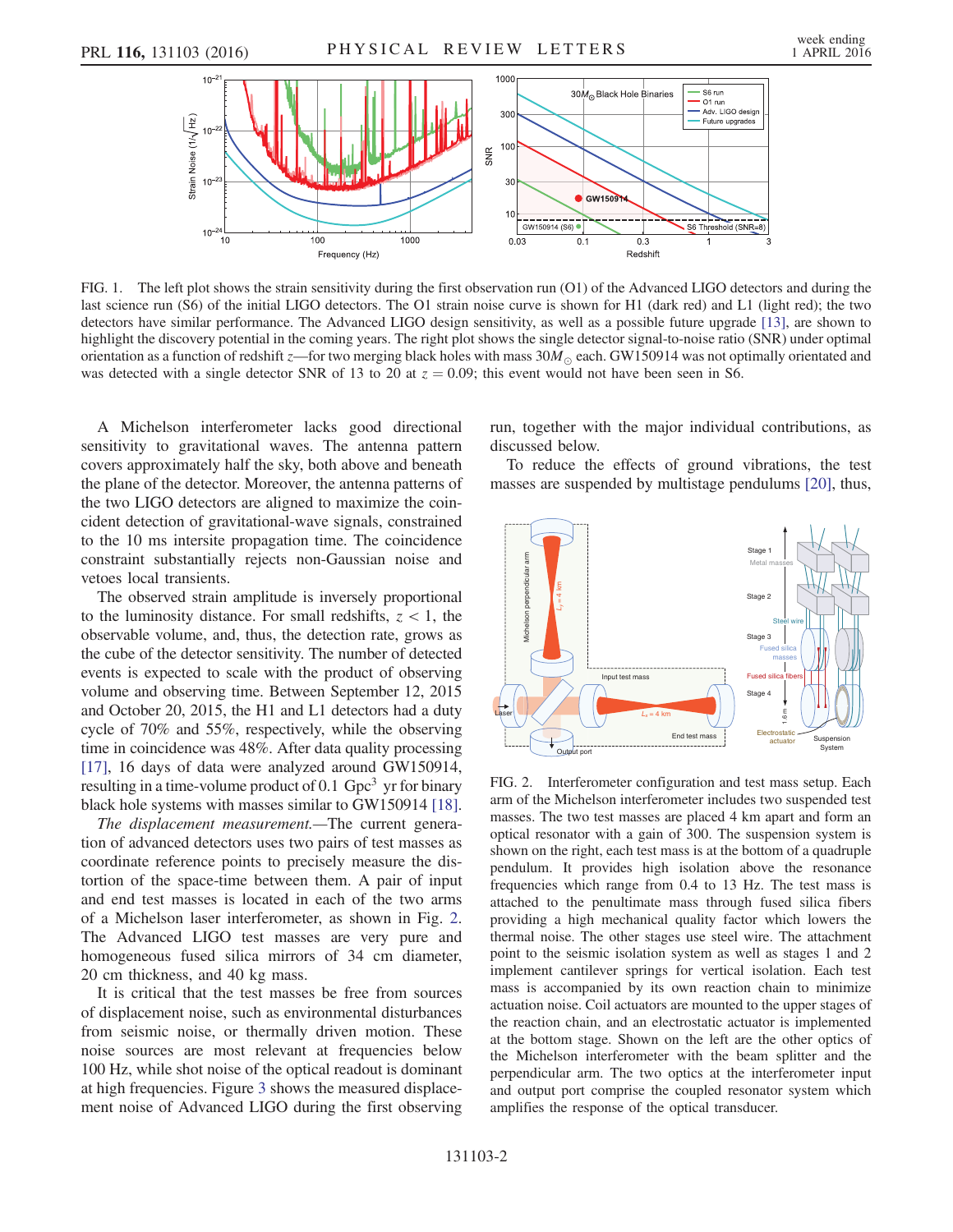<span id="page-3-0"></span>

FIG. 3. The displacement sensitivity of the Advanced LIGO detector in Hanford during the first observation run O1; the Livingston detector has a similar sensitivity, as shown in Fig. [1.](#page-2-0) The sum of all known noise sources accounts for most of the observed noise with the exception of the frequency band between 20 and 100 Hz. This will be the focus of future commissioning to full sensitivity. The quantum noise includes both shot noise and radiation pressure noise. Thermal noise includes terms due to the suspensions, the test masses, and the coatings. Seismic noise is the ground displacement attenuated through the seismic isolation system and the suspensions. Cross couplings from the autoalignment system and from the auxiliary lengths are combined into the trace labeled "other DOF" (degrees of freedom). Newtonian gravitational noise is estimated from density perturbations due to surface ground motion. The strong line features are due to the violin modes of the suspension wires, the roll and bounce modes of the suspensions, the AC power line and its harmonics, and the calibration lines. Not shown are numerous noise sources that do not contribute significantly—such as laser frequency, intensity and beam jitter noise, sensor and actuation noise, and Rayleigh scattering by the residual gas [\[19\]](#page-6-18).

acting as free masses well above the lowest pendulum resonance frequency of 0.4 Hz. Monolithic fused silica fibers [\[21\]](#page-6-9) are incorporated at the bottom stage to decrease suspension thermal noise [\[22\]](#page-6-10), which limits the useful frequencies to 10 Hz and above. The Advanced LIGO test masses require about 10 orders of magnitude suppression of ground motion above 10 Hz. The multistage pendulum system attenuates the ground motion by 7 orders of magnitude. It is mounted on an actively controlled seismic isolation platform which provides 3 orders of magnitude of isolation of its own [\[23,24\]](#page-6-11). Moreover, these platforms are used to reduce the very large displacements produced by tidal motion and microseismic activity. Tidal forces can produce displacements up to several hundred  $\mu$ m over a multikilometer baseline on time scales of hours. The dominant microseismic activity is driven by ocean waves. The resulting ground motion can be as large as several  $\mu$ m at frequencies around 0.15 Hz—even far inland.

The entire test mass assembly including the suspension system and part of the seismic isolation system resides inside an ultrahigh vacuum system, with pressures typically below 1  $\mu$ Pa over the 10 000 m<sup>3</sup> volume, to prevent acoustic shorting of the seismic isolation systems and to reduce Rayleigh scattering in the optical readout.

The test masses are also susceptible to changes in the local gravitational field caused by changing mass distributions in their vicinity. While not limiting presently, at design sensitivity, this time-dependent Newtonian noise source possibly becomes relevant below 20 Hz, and might require active cancellation [\[25,26\].](#page-6-12)

Thermally driven motion is another important source of displacement noise. It includes the Brownian motion of the suspension system [\[27\]](#page-6-13) as well as the test masses [\[28\]](#page-6-14) and mechanical loss in the mirror optical coatings [\[29\]](#page-6-15). The mirror coatings, a dielectric multilayer of silica and titania-doped tantala [\[30,31\],](#page-6-16) were developed to provide the required high reflectivity while minimizing coating thermal noise [\[32](#page-6-17)–34]; at design, it will eventually limit the sensitivity around 60 Hz [\[3\].](#page-5-2)

The predicted levels for seismic, thermal, and Newtonian noise sources are summarized in Fig. [3](#page-3-0) and compared to the total measured displacement noise. They are currently not limiting the sensitivity due to the presence of other technical noise sources, summarized in the next section and detailed in Ref. [\[19\].](#page-6-18)

Quantum noise in the interferometer arises from the discrete nature of photons and their Poisson-distributed arrival rate [\[35](#page-6-19)–37]. The momentum transfer of individual photons hitting a test mass gives rise to radiation pressure noise. Quantum radiation pressure noise scales as  $1/m<sup>2</sup>$ , where  $m$  is the mass of the mirror and  $f$  the frequency, and therefore, it is most significant at lower frequencies.

Photon shot noise arises from statistical fluctuations in the photon arrival time at the interferometer output, and it is a fundamental limit of the transducer in sensing changes of the differential arm length. The importance of shot noise decreases as the inverse square root of the laser power circulating in the interferometer arms. During the first observing run, Advanced LIGO was operating with 100 kW of circulating laser power. The corresponding quantum noise curve, comprising both low frequency radiation pressure noise and high frequency shot noise, is shown in Fig. [3](#page-3-0); it is limiting at frequencies above 70 Hz. In the upcoming years, we plan to increase the circulating laser power up to 750 kW and, thus, reduce the shot noise contribution.

Coincident detection between the two LIGO observatories is used to reject transient environmental disturbances. Both observatory sites deploy seismometers, accelerometers, microphones, magnetometers, radio receivers, weather sensors, ac-power line monitors, and a cosmic ray detector for vetoes and characterization of couplings [\[38\].](#page-6-20)

Interferometric transducer.—The Advanced LIGO detector uses a modified Michelson laser interferometer to translate strain into an optical phase shift [\[3\]](#page-5-2). Similar to an electromagnetic receiver, the optimal antenna length for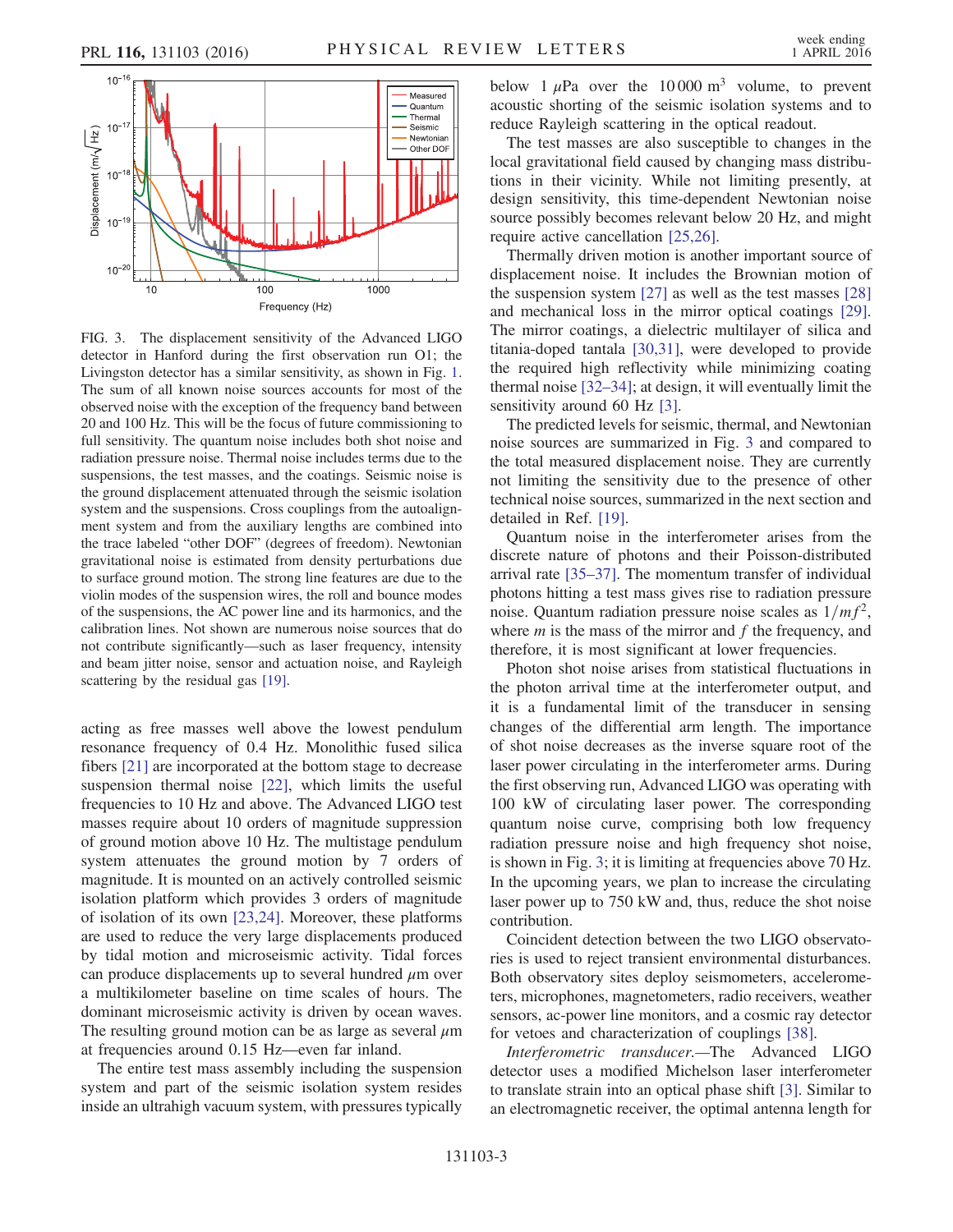a gravitational-wave detector is a quarter wavelength. For a gravitational wave at 100 Hz, this is 750 km. The Advanced LIGO interferometer arms are 4 km long and employ an optical resonator between the input and end test masses that multiplies the physical length by the effective number of round-trips of the light. However, the physical length cannot be arbitrarily short because test mass displacement noises are multiplied by the same factor.

The output port of the Michelson interferometer is held at an offset from a dark fringe, resulting in a small amount of light leaving the output port [\[39\]](#page-6-21). A differential optical phase shift will then decrease or increase the amount of light, depending on which interferometer arm is momentarily stretched or squeezed by a passing gravitational wave. This light signal is measured by a photodetector, digitized, and calibrated [\[40\]](#page-6-22) before being sent to the analysis pipelines [\[41,42\].](#page-6-23)

The calibration factor that converts detected laser light power to mirror displacement is measured by applying a known force to a test mass [\[43\].](#page-6-24) An auxiliary 1047-nm wavelength laser is reflected off the end test mass and modulated in intensity to generate a varying force. The response of the optical transducer is measured by sweeping the modulation frequency through the entire detection band. It is also tracked by a set of fixed frequency lines. This way, the calibrated strain readout is computed in real time with less than 10% uncertainty in amplitude. The overall variability of the sensitivity of the detector was about  $\pm 10\%$ .

The main light source is a prestabilized 1064-nm wavelength Nd:YAG laser. It is followed by a high power amplifier stage, capable of generating a maximum output power of 180 W [\[44\].](#page-6-25) During the first observation run, only 20 W were injected into the interferometer. A triangular optical resonator of 32.9 m round-trip length is placed between the laser source and the interferometer to reject higher order transverse optical modes and to stabilize the laser frequency further [\[45\].](#page-6-26) At the output port, a bow-tie optical resonator of 1.3 m round-trip length is used to reject unwanted spatial and frequency components on the light. Optical curvature mismatch of the interferometer mirrors is caused by manufacturing imperfections and by thermal lensing due to heating from the main laser beam. A thermal compensation system provides active correction by means of ring heaters arranged around the test masses and a set of  $CO<sub>2</sub>$  lasers for central heating [\[46\]](#page-6-27).

The Advanced LIGO detector uses coupled optical resonators to maximize the sensitivity of the interferometric transducer. These optical resonators enhance the light power circulating in each arm while simultaneously optimizing the effective antenna length and the gravitational-wave signal bandwidth [47–[51\].](#page-6-28) As the interferometer is held near a dark fringe, most of the light is reflected back to the laser source. Adding a partially transmissive mirror at the interferometer input forms an optical resonator, leading to a power gain of 35 to 40 at the beam splitter. The optical resonator in the interferometer arms enhances the circulating power by another factor of 300. Thus, 20 W of laser power entering the interferometer results in nearly 100 kW circulating in each arm. A partially reflective mirror is also placed at the output port to enhance the signal extraction and to increase the detector bandwidth. The resulting differential pole frequency or detector bandwidth is ≃335 Hz (H1) and ≃390 Hz (L1) [\[19\].](#page-6-18) The optical mode matching in the output resonator is worse for H1.

All of these coupled optical resonators require servo controls to be brought and held on resonance [\[52\].](#page-7-0) The lengths of the optical resonators in the interferometer arms are stabilized to less than 100 fm, whereas the lengths of the other coupled resonators are kept within 1 to 10 pm [\[19\]](#page-6-18). Similarly, the interferometer test masses are aligned within tens of nanoradians relative to the optical axis for optimal performance. The noise arising from sensing and control of these extra degrees of freedom are combined together in the curve labeled other DOF in Fig. [3](#page-3-0). The Pound-Drever-Hall reflection locking technique is used to sense the auxiliary longitudinal degrees of freedom [\[53,54\],](#page-7-1) while an interferometric wavefront sensing scheme is deployed for the alignment system [\[55,56\].](#page-7-2) The differential arm length is controlled by the same technique during lock acquisition, but switched to the offset locking technique described above when observing. Digital servo systems are used to feed control signals back to actuators which steer the relative longitudinal positions and orientations of the interferometer mirrors. To prevent reintroducing ground motion onto the test masses, electrostatic actuators [\[57\]](#page-7-3) are mounted to a second quadruple pendulum known as the reaction chain. Only test masses use reaction chains; all other interferometer mirrors use coil actuators mounted on a rigid structure surrounding the suspensions.

Servo controls are also necessary for damping the plethora of normal modes of the pendular suspensions and for stabilizing the seismic isolation system to an inertial reference frame. Moreover, at high laser power, optical springs introduce angular instabilities due to photon radiation pressure-induced torques acting on the mirrors [\[58,59\]](#page-7-4), while the mirror acoustic modes introduce parametric instabilities [\[60,61\]](#page-7-5). At the current laser power, only one acoustic mode is unstable which can be tuned away by the ring heaters. Together with thermal heating, angular optical springs and multiple parametric instabilities are the main challenges that need to be overcome to increase the circulating laser power; both will require active damping for stable operations.

Overall, more than 300 digital control loops with bandwidths spanning from sub-Hz to hundreds of kHz are employed to keep each Advanced LIGO interferometer operating optimally during observation. The digital control computers also serve as the data acquisition system that continuously writes on the order of  $10<sup>5</sup>$  channels of time series data to disk, at a rate of  $\simeq$  12 Mbytes/s. It is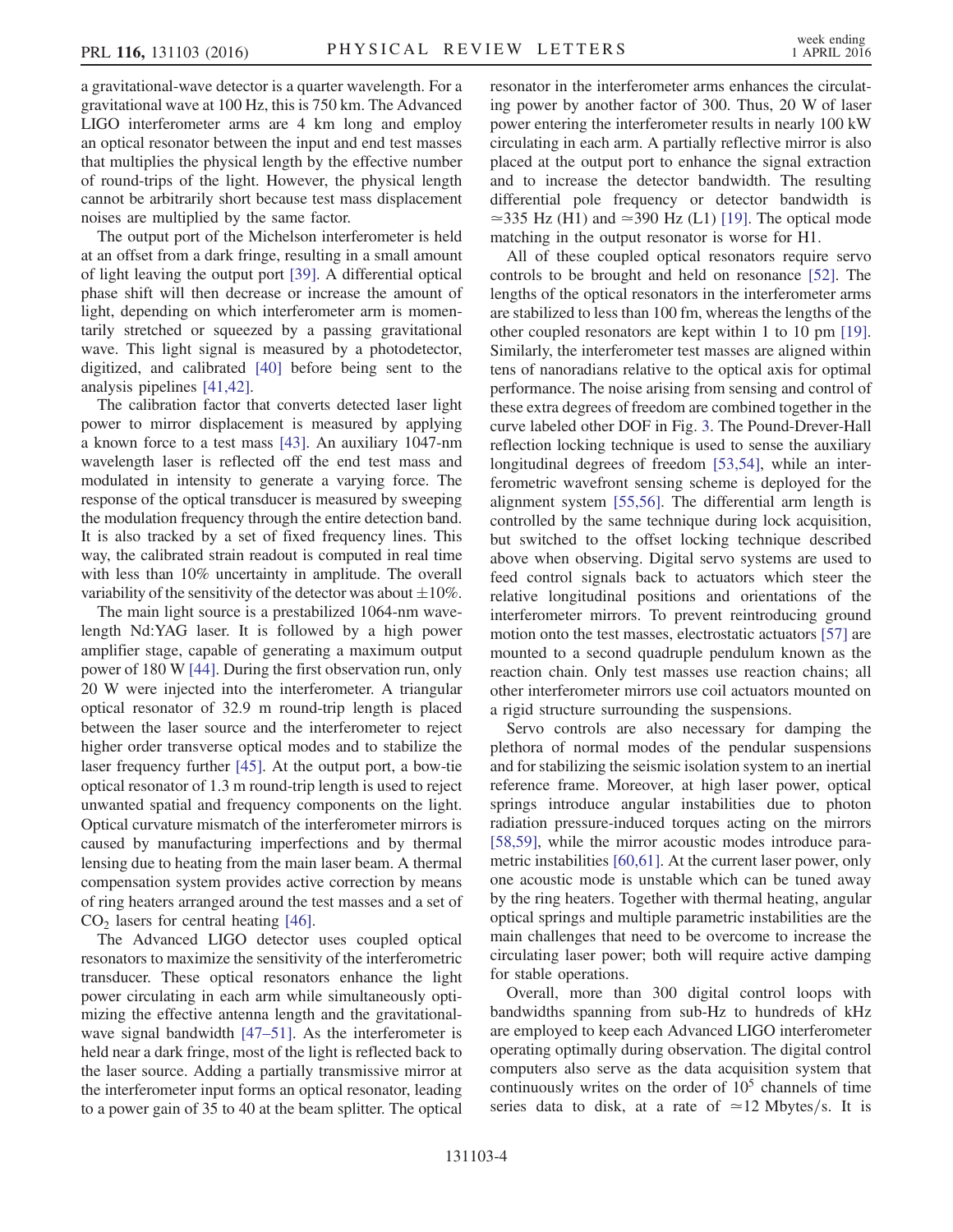synchronized to GPS to better than 10  $\mu$ s [\[40\].](#page-6-22) A statebased automation controller provides hands-free running during operations.

Outlook.—The global gravitational-wave network will be significantly enhanced in the upcoming years. In 2016, Advanced LIGO will be joined by Advanced Virgo, the 3 km detector located near Pisa, Italy [\[62\].](#page-7-6) The Japanese KAGRA interferometer [\[63\]](#page-7-7) and a possible third LIGO detector in India [\[64\]](#page-7-8) will provide a global network that allows for improved parameter estimation and sky localization [\[65\].](#page-7-9) Achieving design sensitivity with the network of current detectors will define earthbound gravitationalwave astrophysics in the near future. Looking further ahead, we can envision current technologies leading to a factor of 2 improvement over the Advanced LIGO design sensitivity [\[13\]](#page-6-8), so that events such as GW150914 could be detected with SNRs up to 200. More dramatic improvements will require significant technology development and new facilities.

The authors gratefully acknowledge the support of the United States National Science Foundation (NSF) for the construction and operation of the LIGO Laboratory and Advanced LIGO as well as the Science and Technology Facilities Council (STFC) of the United Kingdom, the Max-Planck-Society (MPS), and the State of Niedersachsen/ Germany for support of the construction of Advanced LIGO and construction and operation of the GEO600 detector. Additional support for Advanced LIGO was provided by the Australian Research Council. The authors gratefully acknowledge the Italian Istituto Nazionale di Fisica Nucleare (INFN), the French Centre National de la Recherche Scientifique (CNRS) and the Foundation for Fundamental Research on Matter supported by the Netherlands Organisation for Scientific Research, for the construction and operation of the Virgo detector and the creation and support of the EGO consortium. The authors also gratefully acknowledge research support from these agencies as well as by the Council of Scientific and Industrial Research of India, Department of Science and Technology, India, Science & Engineering Research Board (SERB), India, Ministry of Human Resource Development, India, the Spanish Ministerio de Economía y Competitividad, the Conselleria d'Economia i Competitivitat and Conselleria d'Educació, Cultura i Universitats of the Govern de les Illes Balears, the National Science Centre of Poland, the European Commission, the Royal Society, the Scottish Funding Council, the Scottish Universities Physics Alliance, the Hungarian Scientific Research Fund (OTKA), the Lyon Institute of Origins (LIO), the National Research Foundation of Korea, Industry Canada and the Province of Ontario through the Ministry of Economic Development and Innovation, the Natural Science and Engineering Research Council Canada, Canadian Institute for Advanced Research, the Brazilian Ministry of Science, Technology, and Innovation, Russian Foundation for Basic Research, the

Leverhulme Trust, the Research Corporation, Ministry of Science and Technology (MOST), Taiwan and the Kavli Foundation. The authors gratefully acknowledge the support of the NSF, STFC, MPS, INFN, CNRS and the State of Niedersachsen/Germany for provision of computational resources. This document has been assigned the LIGO Laboratory Document No. LIGO-P1500237.

- <span id="page-5-0"></span>[1] B. P. Abbott et al. (LIGO Scientific Collaboration and Virgo Collaboration), Observation of Gravitational Waves from a Binary Black Hole Merger, [Phys. Rev. Lett.](http://dx.doi.org/10.1103/PhysRevLett.116.061102) 116, 061102 [\(2016\).](http://dx.doi.org/10.1103/PhysRevLett.116.061102)
- <span id="page-5-1"></span>[2] B. P. Abbott et al. (LIGO Scientific Collaboration and Virgo Collaboration), Properties of the binary black hole merger GW150914, [arXiv:1602.03840.](http://arXiv.org/abs/1602.03840)
- <span id="page-5-2"></span>[3] J. Aasi et al. (LIGO Scientific Collaboration), Advanced LIGO, [Classical Quantum Gravity](http://dx.doi.org/10.1088/0264-9381/32/7/074001) 32, 074001 (2015).
- <span id="page-5-3"></span>[4] B. P. Abbott et al. (LIGO Scientific Collaboration), LIGO: The laser interferometer gravitational-wave observatory, [Rep. Prog. Phys.](http://dx.doi.org/10.1088/0034-4885/72/7/076901) 72, 076901 (2009).
- [5] T. Accadia et al. (Virgo Collaboration), Virgo: A laser interferometer to detect gravitational waves, [J. Instrum.](http://dx.doi.org/10.1088/1748-0221/7/03/P03012) 7, [P03012 \(2012\)](http://dx.doi.org/10.1088/1748-0221/7/03/P03012).
- <span id="page-5-4"></span>[6] B. P. Abbott et al. (LIGO Scientific Collaboration and Virgo Collaboration), Astrophysical implications of the binary black hole merger GW150914, [Astrophys. J. Lett.](http://dx.doi.org/10.3847/2041-8205/818/2/L22) 818, L22  $(2016)$ .
- [7] B. P. Abbott et al. (LIGO Scientific Collaboration and Virgo Collaboration), Tests of general relativity with GW150914, [arXiv:1602.03841.](http://arXiv.org/abs/1602.03841)
- [8] B. P. Abbott et al. (LIGO Scientific Collaboration and Virgo Collaboration), preceding Letter, GW150914: Implications for the Stochastic Gravitational-Wave Background from Binary Black Holes, Phys. Rev. Lett. 116[, 131102 \(2016\).](http://dx.doi.org/10.1103/PhysRevLett.116.131102)
- [9] B. P. Abbott et al. (LIGO Scientific Collaboration, Virgo Collaboration, Australian Square Kilometer Array Pathfinder (ASKAP) Collaboration, BOOTES Collaboration, Dark Energy Survey and the Dark Energy Camera GW-EM Collaborations, Fermi GBM Collaboration, Fermi LAT Collaboration, GRAvitational Wave Inaf TeAm (GRA-WITA), INTEGRAL Collaboration, Intermediate Palomar Transient Factory (iPTF) Collaboration, The InterPlanetary Network, J-GEM Collaboration, La Silla-QUEST Survey, Liverpool Telescope Collaboration, Low Frequency Array (LOFAR) Collaboration, MASTER Collaboration, MAXI Collaboration, Murchison Wide-field Array (MWA) Collaboration, PanSTARRS Collaboration, PESSTO Collaboration, Pi of the Sky Collaboration, SkyMapper Collaboration, Swift Collaboration, TAROT, Zadko, Algerian National Observatory, and C2PU Collaboration, TOROS Collaboration and VISTA Collaboration), Localization and broadband follow-up of the gravitational-wave transient GW150914, [arXiv:1602.08492.](http://arXiv.org/abs/1602.08492)
- [10] S. Adrián-Martínez et al. (ANTARES Collaboration, IceCube Collaboration, LIGO Scientific Collaboration, and Virgo Collaboration), High-energy neutrino follow-up search of gravitational wave event GW150914 with ANTARES and IceCube, [arXiv:1602.05411.](http://arXiv.org/abs/1602.05411)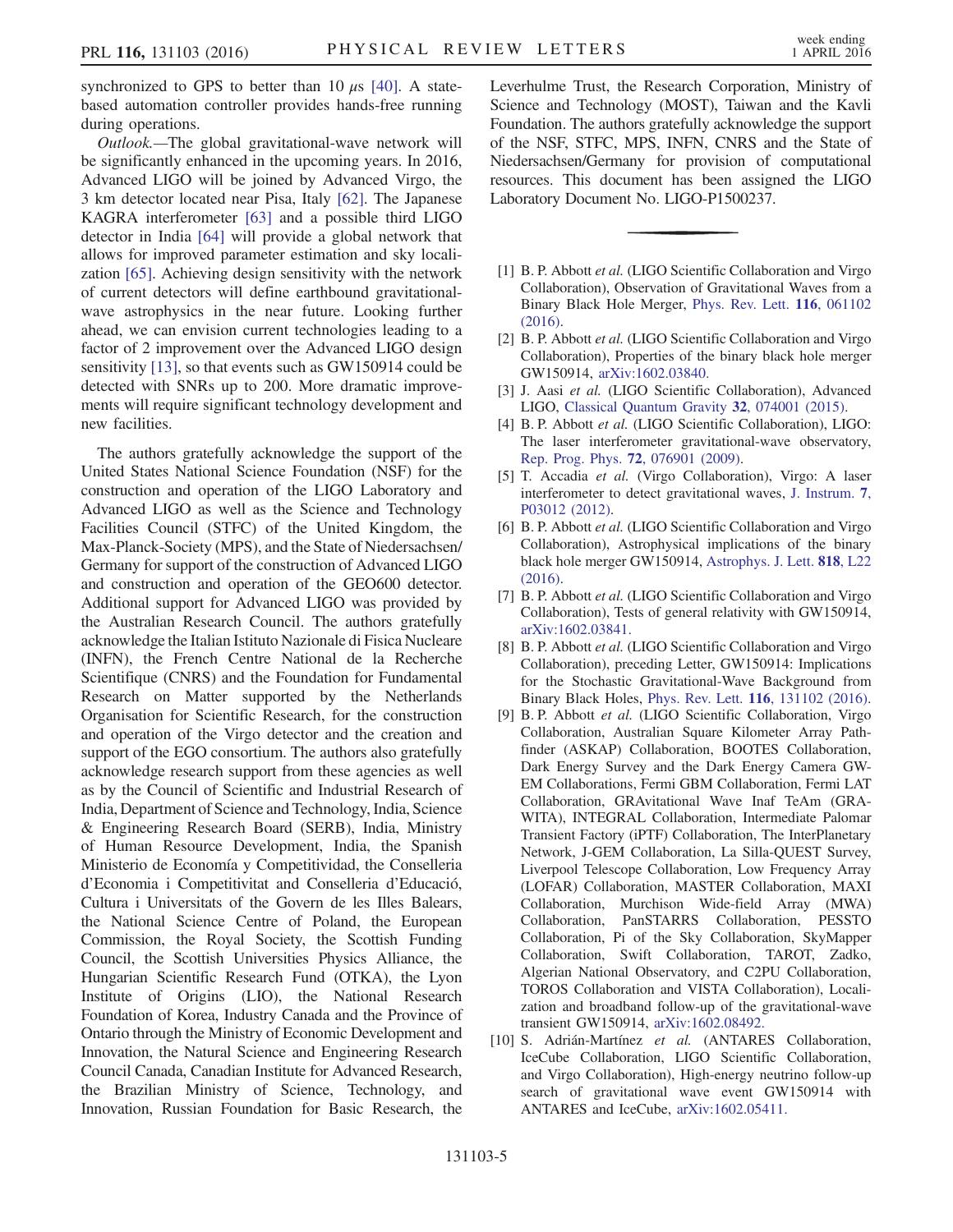- <span id="page-6-0"></span>[11] K. S. Thorne, in 300 Years of Gravitation, edited by S. Hawking and W. Israel (Cambridge University Press, Cambridge, England, 1987), pp. 330–458.
- <span id="page-6-1"></span>[12] R. Weiss, Electromagnetically coupled broadband gravitational antenna, LIGO Report No. LIGO-P720002, [https://](https://dcc.ligo.org/LIGO-P720002/public/main) [dcc.ligo.](https://dcc.ligo.org/LIGO-P720002/public/main)org/LIGO‑[P720002/public/main](https://dcc.ligo.org/LIGO-P720002/public/main).
- <span id="page-6-8"></span>[13] J. Miller, L. Barsotti, S. Vitale, P. Fritschel, M. Evans, and D. Sigg, Prospects for doubling the range of Advanced LIGO, Phys. Rev. D 91[, 062005 \(2015\).](http://dx.doi.org/10.1103/PhysRevD.91.062005)
- <span id="page-6-2"></span>[14] L. S. Finn, Binary inspiral, gravitational radiation, and cosmology, Phys. Rev. D 53[, 2878 \(1996\).](http://dx.doi.org/10.1103/PhysRevD.53.2878)
- <span id="page-6-3"></span>[15] P. A. R. Ade et al. (Planck Collaboration), Planck 2013 results. XVI. Cosmological parameters, [Astron. Astrophys.](http://dx.doi.org/10.1051/0004-6361/201321591) 571[, A16 \(2014\).](http://dx.doi.org/10.1051/0004-6361/201321591)
- <span id="page-6-4"></span>[16] P. Ajith et al., Inspiral-Merger-Ringdown Waveforms for Black-Hole Binaries with Nonprecessing Spins, [Phys. Rev.](http://dx.doi.org/10.1103/PhysRevLett.106.241101) Lett. 106[, 241101 \(2011\)](http://dx.doi.org/10.1103/PhysRevLett.106.241101).
- <span id="page-6-5"></span>[17] B. P. Abbott et al. (LIGO Scientific Collaboration and Virgo Collaboration), Characterization of transient noise in Advanced LIGO relevant to gravitational wave signal GW150914, [arXiv:1602.03844.](http://arXiv.org/abs/1602.03844)
- <span id="page-6-6"></span>[18] B. P. Abbott et al. (LIGO Scientific Collaboration and Virgo Collaboration), The rate of binary black hole mergers inferred from Advanced LIGO observations surrounding GW150914, [arXiv:1602.03842.](http://arXiv.org/abs/1602.03842)
- <span id="page-6-18"></span>[19] B. P. Abbott et al. (LIGO Scientific Collaboration), The sensitivity of the Advanced LIGO detectors at the beginning of gravitational wave astronomy, LIGO Report No. LIGOP1500260 2016, [https://dcc.ligo.org/LIGO](https://dcc.ligo.org/LIGO-P1500260/public/main)-P1500260/ [public/main.](https://dcc.ligo.org/LIGO-P1500260/public/main)
- <span id="page-6-7"></span>[20] S. M. Aston et al., Update on quadruple suspension design for Advanced LIGO, [Classical Quantum Gravity](http://dx.doi.org/10.1088/0264-9381/29/23/235004) 29, [235004 \(2012\).](http://dx.doi.org/10.1088/0264-9381/29/23/235004)
- <span id="page-6-9"></span>[21] V. B. Braginskiǐ, V. P. Mitrofanov, and O. A. Okhrimenko, Oscillators for free-mass gravitational antennas, JETP Lett. 55, 432 (1992).
- <span id="page-6-10"></span>[22] A. V. Cumming et al., Design and development of the advanced LIGO monolithic fused silica suspension, [Classical Quantum Gravity](http://dx.doi.org/10.1088/0264-9381/29/3/035003) 29, 035003 (2012).
- <span id="page-6-11"></span>[23] F. Matichard et al., Seismic isolation of Advanced LIGO: Review of strategy, instrumentation and performance, [Classical Quantum Gravity](http://dx.doi.org/10.1088/0264-9381/32/18/185003) 32, 185003 (2015).
- [24] S. Wen et al., Hydraulic external pre-isolator system for LIGO, [Classical Quantum Gravity](http://dx.doi.org/10.1088/0264-9381/31/23/235001) 31, 235001 (2014).
- <span id="page-6-12"></span>[25] G. Cella, in Recent Developments in General Relativity, edited by B. Casciaro, D. Fortunato, M. Francaviglia, and A. Masiello (Springer, Milan, 2000), pp. 495–503.
- [26] J. C. Driggers, J. Harms, and R. X. Adhikari, Subtraction of Newtonian noise using optimized sensor arrays, [Phys. Rev.](http://dx.doi.org/10.1103/PhysRevD.86.102001) D 86[, 102001 \(2012\)](http://dx.doi.org/10.1103/PhysRevD.86.102001).
- <span id="page-6-13"></span>[27] P. R. Saulson, Thermal noise in mechanical experiments, Phys. Rev. D 42[, 2437 \(1990\).](http://dx.doi.org/10.1103/PhysRevD.42.2437)
- <span id="page-6-14"></span>[28] Y. Levin, Internal thermal noise in the LIGO test masses: A direct approach, [Phys. Rev. D](http://dx.doi.org/10.1103/PhysRevD.57.659) 57, 659 (1998).
- <span id="page-6-15"></span>[29] G. Harry, T.P. Bodiya, and R. DeSalvo, Optical Coatings and Thermal Noise in Precision Measurement (Cambridge University Press, Cambridge, England, 2012).
- <span id="page-6-16"></span>[30] G. M. Harry et al., Titania-doped tantala/silica coatings for gravitational-wave detection, [Classical Quantum Gravity](http://dx.doi.org/10.1088/0264-9381/24/2/008) 24[, 405 \(2007\).](http://dx.doi.org/10.1088/0264-9381/24/2/008)
- [31] M. Granata et al., Mechanical loss in state-of-the-art amorphous optical coatings, [Phys. Rev. D](http://dx.doi.org/10.1103/PhysRevD.93.012007) 93, 012007 [\(2016\).](http://dx.doi.org/10.1103/PhysRevD.93.012007)
- <span id="page-6-17"></span>[32] R. Flaminio, J. Franc, C. Michel, N. Morgado, L. Pinard, and B. Sassolas, A study of coating mechanical and optical losses in view of reducing mirror thermal noise in gravitational wave detectors, [Classical Quantum Gravity](http://dx.doi.org/10.1088/0264-9381/27/8/084030) 27, [084030 \(2010\).](http://dx.doi.org/10.1088/0264-9381/27/8/084030)
- [33] J. Agresti, G. Castaldi, R. DeSalvo, V. Galdi, V. Pierro, and I. M. Pinto, Optimized multilayer dielectric mirror coatings for gravitational wave interferometers, [Proc. SPIE Int. Soc.](http://dx.doi.org/10.1117/12.678977) Opt. Eng. 6286[, 628608 \(2006\)](http://dx.doi.org/10.1117/12.678977).
- [34] A. E. Villar et al., Measurement of thermal noise in multilayer coatings with optimized layer thickness, [Phys. Rev. D](http://dx.doi.org/10.1103/PhysRevD.81.122001) 81[, 122001 \(2010\).](http://dx.doi.org/10.1103/PhysRevD.81.122001)
- <span id="page-6-19"></span>[35] C. M. Caves, Quantum-Mechanical Radiation-Pressure Fluctuations in an Interferometer, [Phys. Rev. Lett.](http://dx.doi.org/10.1103/PhysRevLett.45.75) 45, 75 [\(1980\);](http://dx.doi.org/10.1103/PhysRevLett.45.75) Quantum-mechanical noise in an interferometer, Phys. Rev. D 23[, 1693 \(1981\).](http://dx.doi.org/10.1103/PhysRevD.23.1693)
- [36] V. B. Braginsky, F. Y. Khalili, and K. S. Thorne, Quantum Measurement (Cambridge University Press, Cambridge, England, 1992).
- [37] D. E. McClelland, N. Mavalvala, Y. Chen, and R. Schnabel, Advanced interferometry, quantum optics and optomechanics in gravitational wave detectors, [Laser Photonics](http://dx.doi.org/10.1002/lpor.201000034) Rev. 5[, 677 \(2011\)](http://dx.doi.org/10.1002/lpor.201000034).
- <span id="page-6-20"></span>[38] A. Effler, R. M. S. Schofield, V. V. Frolov, G. González, K. Kawabe, J. R. Smith, J. Birch, and R. McCarthy, Environmental influences on the LIGO gravitational wave detectors during the 6th science run, [Classical Quantum Gravity](http://dx.doi.org/10.1088/0264-9381/32/3/035017) 32, [035017 \(2015\).](http://dx.doi.org/10.1088/0264-9381/32/3/035017)
- <span id="page-6-21"></span>[39] T. T. Fricke et al., DC readout experiment in Enhanced LIGO, [Classical Quantum Gravity](http://dx.doi.org/10.1088/0264-9381/29/6/065005) 29, 065005 (2012).
- <span id="page-6-22"></span>[40] B. P. Abbott et al. (LIGO Scientific Collaboration), Calibration of the Advanced LIGO detectors for the discovery of the binary black-hole merger GW150914, [arXiv:1602.03845.](http://arXiv.org/abs/1602.03845)
- <span id="page-6-23"></span>[41] B. P. Abbott et al. (LIGO Scientific Collaboration and Virgo Collaboration), Observing gravitational-wave transient GW150914 with minimal assumptions, [arXiv:1602.03843.](http://arXiv.org/abs/1602.03843)
- [42] B. P. Abbott et al. (LIGO Scientific Collaboration and Virgo Collaboration), GW150914: First results from the search for binary black hole coalescence with Advanced LIGO, [arXiv:1602.03839.](http://arXiv.org/abs/1602.03839)
- <span id="page-6-24"></span>[43] E. Goetz et al., Precise calibration of LIGO test mass actuators using photon radiation pressure, [Classical Quan](http://dx.doi.org/10.1088/0264-9381/26/24/245011)tum Gravity 26[, 245011 \(2009\).](http://dx.doi.org/10.1088/0264-9381/26/24/245011)
- <span id="page-6-25"></span>[44] P. Kwee et al., Stabilized high-power laser system for the gravitational wave detector Advanced LIGO, [Opt. Express](http://dx.doi.org/10.1364/OE.20.010617) 20[, 10617 \(2012\)](http://dx.doi.org/10.1364/OE.20.010617).
- <span id="page-6-26"></span>[45] C. L. Mueller et al., The Advanced LIGO input optics, [Rev.](http://dx.doi.org/10.1063/1.4936974) Sci. Instrum. 87[, 014502 \(2016\).](http://dx.doi.org/10.1063/1.4936974)
- <span id="page-6-27"></span>[46] A. F. Brooks et al., Direct measurement of absorptioninduced wavefront distortion in high optical power systems, Appl. Opt. 48[, 355 \(2009\)](http://dx.doi.org/10.1364/AO.48.000355).
- <span id="page-6-28"></span>[47] R. W. P. Drever, The Detection of Gravitational Waves, edited by D. G. Blair (Cambridge University Press, Cambridge, England, 1991) pp. 306.
- [48] R. W. P. Drever et al., in Quantum Optics, Experimental Gravity, and Measurement Theory, NATO ASI Series B,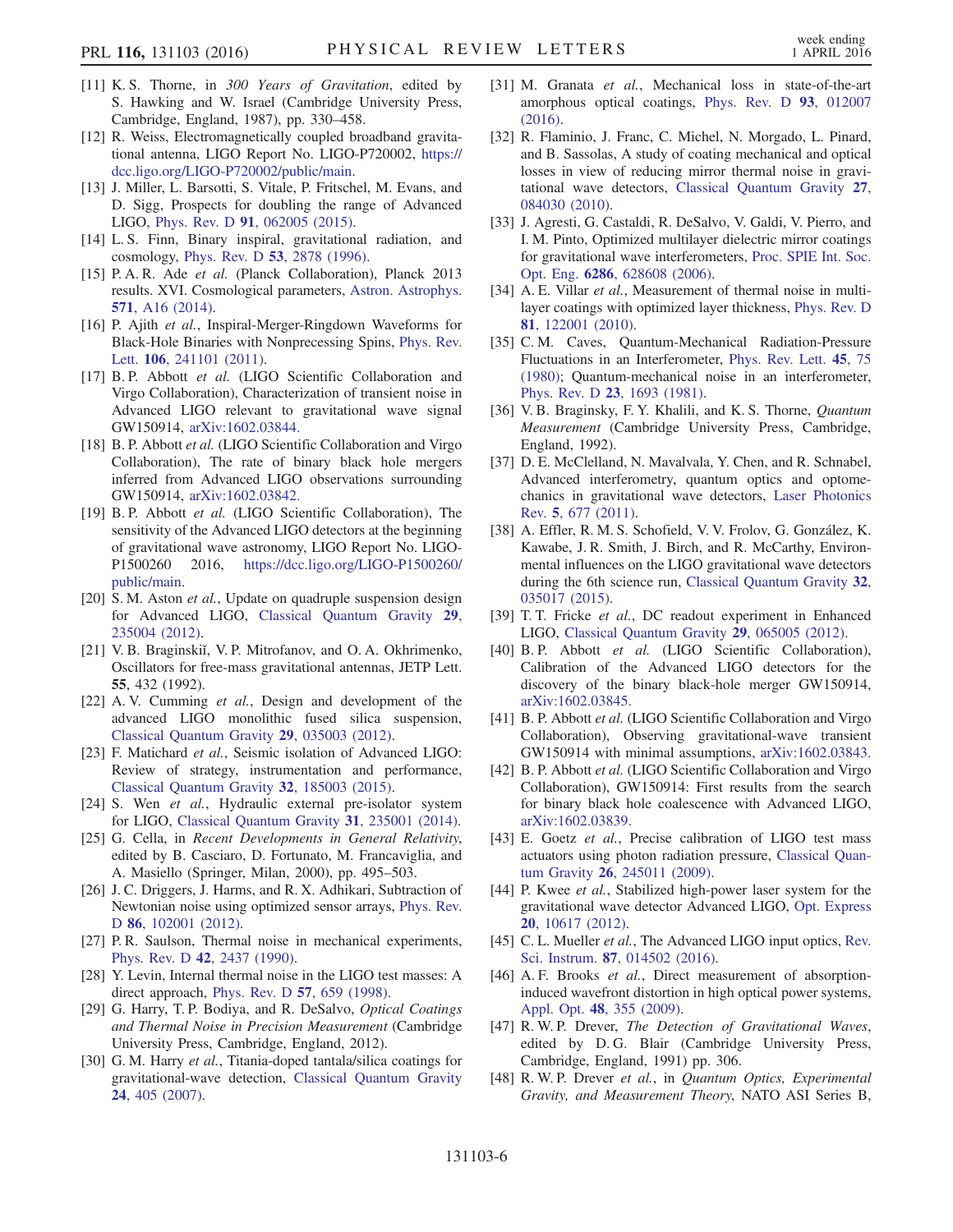Vol. 94, edited by P. Meystre and M. O. Scully (Plenum Press, New York, 1983), pp. 503–514.

- [49] R. Schilling (private communication).
- [50] B. J. Meers, Recycling in laser-interferometric gravitational-wave detectors, Phys. Rev. D 38[, 2317 \(1988\).](http://dx.doi.org/10.1103/PhysRevD.38.2317)
- [51] J. Mizuno, K. A. Strain, P. G. Nelson, J. M. Chen, R. Schilling, A. Rüdiger, W. Winkler, and K. Danzmann, Resonant sideband extraction: A new configuration for interferometric gravitational wave detectors, [Phys. Lett. A](http://dx.doi.org/10.1016/0375-9601(93)90620-F) 175[, 273 \(1993\)](http://dx.doi.org/10.1016/0375-9601(93)90620-F).
- <span id="page-7-0"></span>[52] A. Staley, D. Martynov et al., Achieving resonance in the Advanced LIGO gravitational-wave interferometer, [Classical Quantum Gravity](http://dx.doi.org/10.1088/0264-9381/31/24/245010) 31, 245010 (2014).
- <span id="page-7-1"></span>[53] R. W. P. Drever, J. L. Hall, F. V. Kowalski, J. Hough, G. M. Ford, A. J. Munley, and H. Ward, Laser phase and frequency stabilization using an optical resonator, [Appl. Phys. B](http://dx.doi.org/10.1007/BF00702605) 31, 97 [\(1983\).](http://dx.doi.org/10.1007/BF00702605)
- [54] P. Fritschel, R. Bork, G. González, N. Mavalvala, D. Ouimette, H. Rong, D. Sigg, and M. Zucker, Readout and control of a power-recycled interferometric gravitational-wave antenna, Appl. Opt. 40[, 4988 \(2001\).](http://dx.doi.org/10.1364/AO.40.004988)
- <span id="page-7-2"></span>[55] E. Morrison, B. J. Meers, D. I. Robertson, and H. Ward, Automatic alignment of optical interferometers, [Appl. Opt.](http://dx.doi.org/10.1364/AO.33.005041) 33[, 5041 \(1994\)](http://dx.doi.org/10.1364/AO.33.005041).
- [56] L. Barsotti, M. Evans, and P. Fritschel, Alignment sensing and control in Advanced LIGO, [Classical Quantum Gravity](http://dx.doi.org/10.1088/0264-9381/27/8/084026) 27[, 084026 \(2010\).](http://dx.doi.org/10.1088/0264-9381/27/8/084026)
- <span id="page-7-3"></span>[57] C. Affeldt et al., Advanced techniques in GEO 600, [Classical Quantum Gravity](http://dx.doi.org/10.1088/0264-9381/31/22/224002) 31, 224002 (2014).
- <span id="page-7-4"></span>[58] J.A. Sidles and D. Sigg, Optical torques in suspended Fabry-Perot interferometers, [Phys. Lett. A](http://dx.doi.org/10.1016/j.physleta.2006.01.051) 354, 167 [\(2006\).](http://dx.doi.org/10.1016/j.physleta.2006.01.051)
- [59] K. L. Dooley, L. Barsotti, R. X. Adhikari, M. Evans, T. T. Fricke, P. Fritschel, V. Frolov, K. Kawabe, and N. Smith-Lefebvre, Angular control of optical cavities in a radiation-pressure-dominated regime: The Enhanced LIGO case, [J. Opt. Soc. Am. A](http://dx.doi.org/10.1364/JOSAA.30.002618) 30, 2618 (2013).
- <span id="page-7-5"></span>[60] V. B. Braginsky, S. E. Strigin, and S. P. Vyatchanin, Analysis of parametric oscillatory instability in power recycled LIGO interferometer, [Phys. Lett. A](http://dx.doi.org/10.1016/S0375-9601(02)01357-9) 305, 111 (2002).
- [61] M. Evans et al., Observation of Parametric Instability in Advanced LIGO, [Phys. Rev. Lett.](http://dx.doi.org/10.1103/PhysRevLett.114.161102) 114, 161102 [\(2015\).](http://dx.doi.org/10.1103/PhysRevLett.114.161102)
- <span id="page-7-6"></span>[62] F. Acernese et al. (Virgo Collaboration), Advanced Virgo: A second-generation interferometric gravitational wave detector, [Classical Quantum Gravity](http://dx.doi.org/10.1088/0264-9381/32/2/024001) 32, 024001 (2015).
- <span id="page-7-7"></span>[63] Y. Aso, Y. Michimura, K. Somiya, M. Ando, O. Miyakawa, T. Sekiguchi, D. Tatsumi, and H. Yamamoto (KAGRA Collaboration), Interferometer design of the KAGRA gravitational wave detector, [Phys. Rev. D](http://dx.doi.org/10.1103/PhysRevD.88.043007) 88, 043007 [\(2013\).](http://dx.doi.org/10.1103/PhysRevD.88.043007)
- <span id="page-7-8"></span>[64] B. Iyer et al., LIGO-India Report No. LIGO-M1100296, 2011, [https://dcc.ligo.org/LIGO](https://dcc.ligo.org/LIGO-M1100296/public/main)‑M1100296/public/main.
- <span id="page-7-9"></span>[65] B. P. Abbott et al. (LIGO Scientific Collaboration and Virgo Collaboration), Prospects for observing and localizing gravitational-wave transients with Advanced LIGO and Advanced Virgo, [Living Rev. Relativity](http://dx.doi.org/10.1007/lrr-2016-1) 19, 1 [\(2016\).](http://dx.doi.org/10.1007/lrr-2016-1)

B. P. Abbott,<sup>1</sup> R. Abbott,<sup>1</sup> T. D. Abbott,<sup>2</sup> M. R. Abernathy,<sup>1</sup> F. Acernese,<sup>3,43,4</sup> K. Ackley,<sup>5</sup> C. Adams,<sup>6</sup> T. Adams,<sup>7</sup> P. Addesso,<sup>3</sup> R. X. Adhikari,<sup>1</sup> V. B. Adya,<sup>8</sup> C. Affeldt,<sup>8</sup> M. Agathos,<sup>9</sup> K. Agatsuma,<sup>9</sup> N. Aggarwal,<sup>10</sup> O. D. Aguiar,<sup>11</sup> L. Aiello,<sup>12,13</sup> A. Ain,<sup>14</sup> P. Ajith,<sup>15</sup> B. Allen,<sup>8,16,17</sup> A. Allocca,<sup>18,19</sup> P. A. Altin,<sup>20</sup> S. B. Anderson,<sup>1</sup> W. G. Anderson,<sup>16</sup> K. Arai,<sup>1</sup> M. C. Araya,<sup>1</sup> C. C. Arceneaux,<sup>21</sup> J. S. Areeda,<sup>22</sup> N. Arnaud,<sup>23</sup> K. G. Arun,<sup>24</sup> S. Ascenzi,<sup>25,13</sup> G. Ashton,<sup>26</sup> M. Ast,<sup>27</sup> S. M. Aston,<sup>6</sup> P. Astone,<sup>28</sup> P. Aufmuth,<sup>8</sup> C. Aulbert,<sup>8</sup> S. Babak,<sup>29</sup> P. Bacon,<sup>30</sup> M. K. M. Bader,<sup>9</sup> P. T. Baker,<sup>31</sup> F. Baldaccini,<sup>32,33</sup> G. Ballardin,<sup>34</sup> S. W. Ballmer,<sup>35</sup> J. C. Barayoga,<sup>1</sup> S. E. Barclay,<sup>36</sup> B. C. Barish,<sup>1</sup> D. Barker,<sup>37</sup> F. Barone,<sup>3,4</sup> B. Barr,<sup>36</sup> L. Barsotti,<sup>10</sup> M. Barsuglia,<sup>30</sup> D. Barta,<sup>38</sup> J. Bartlett,<sup>37</sup> I. Bartos,<sup>39</sup> R. Bassiri,<sup>40</sup> A. Basti,<sup>18,19</sup> J. C. Batch,<sup>37</sup> C. Baune, <sup>8</sup> V. Bavigadda, <sup>34</sup> M. Bazzan, <sup>41,42</sup> B. Behnke, <sup>29</sup> M. Bejger, <sup>43</sup> A. S. Bell, <sup>36</sup> C. J. Bell, <sup>36</sup> B. K. Berger, <sup>1</sup> J. Bergman, <sup>37</sup> G. Bergmann, <sup>8</sup> C. P. L. Berry,<sup>44</sup> D. Bersanetti,<sup>45,46</sup> A. Bertolini, <sup>9</sup> J. Betzwieser, <sup>6</sup> S. Bhagwat, <sup>35</sup> R. Bhandare, <sup>47</sup> I. A. Bilenko,<sup>48</sup> G. Billingsley,<sup>1</sup> J. Birch,<sup>6</sup> R. Birney,<sup>49</sup> S. Biscans,<sup>10</sup> A. Bisht,<sup>8,17</sup> M. Bitossi,<sup>34</sup> C. Biwer,<sup>35</sup> M. A. Bizouard,<sup>23</sup> J. K. Blackburn,<sup>1</sup> C. D. Blair,<sup>50</sup> D. G. Blair,<sup>50</sup> R. M. Blair,<sup>37</sup> S. Bloemen,<sup>51</sup> O. Bock,<sup>8</sup> T. P. Bodiya,<sup>10</sup> M. Boer,<sup>52</sup> G. Bogaert,<sup>52</sup> C. Bogan,  $8$  A. Bohe,  $^{29}$  P. Bojtos,  $^{53}$  C. Bond,  $^{44}$  F. Bondu,  $^{54}$  R. Bonnand,  $^{7}$  B. A. Boom,  $^{9}$  R. Bork,  $^{1}$  V. Boschi,  $^{18,19}$  S. Bose,  $^{55,14}$ Y. Bouffanais,<sup>30</sup> A. Bozzi,<sup>34</sup> C. Bradaschia,<sup>19</sup> P. R. Brady,<sup>16</sup> V. B. Braginsky,<sup>48</sup> M. Branchesi,<sup>56,57</sup> J. E. Brau,<sup>58</sup> T. Briant,<sup>59</sup> A. Brillet,<sup>52</sup> M. Brinkmann,<sup>8</sup> V. Brisson,<sup>23</sup> P. Brockill,<sup>16</sup> A. F. Brooks,<sup>1</sup> D. A. Brown,<sup>35</sup> D. D. Brown,<sup>44</sup> N. M. Brown,<sup>10</sup> C. C. Buchanan,<sup>2</sup> A. Buikema,<sup>10</sup> T. Bulik,<sup>60</sup> H. J. Bulten,<sup>61,9</sup> A. Buonanno,<sup>29,62</sup> D. Buskulic,<sup>7</sup> C. Buy,<sup>30</sup> R. L. Byer,<sup>40</sup> L. Cadonati,<sup>63</sup> G. Cagnoli,<sup>64,65</sup> C. Cahillane,<sup>1</sup> J. Calderón Bustillo,<sup>66,63</sup> T. Callister,<sup>1</sup> E. Calloni,<sup>67,4</sup> J. B. Camp,<sup>68</sup> K. C. Cannon,<sup>69</sup> J. Cao,<sup>70</sup> C. D. Capano,<sup>8</sup> E. Capocasa,<sup>30</sup> F. Carbognani,<sup>34</sup> S. Caride,<sup>71</sup> J. Casanueva Diaz,<sup>23</sup> C. Casentini,<sup>25,13</sup> S. Caudill,<sup>16</sup> M. Cavaglià,<sup>21</sup> F. Cavalier,<sup>23</sup> R. Cavalieri,<sup>34</sup> G. Cella,<sup>19</sup> C. B. Cepeda,<sup>1</sup> L. Cerboni Baiardi,<sup>56,57</sup> G. Cerretani,<sup>18,19</sup> E. Cesarini,<sup>25,13</sup> R. Chakraborty,<sup>1</sup> T. Chalermsongsak,<sup>1</sup> S. J. Chamberlin,<sup>72</sup> M. Chan,  $36$  S. Chao,  $73$  P. Charlton,  $74$  E. Chassande-Mottin,  $30$  H. Y. Chen,  $75$  Y. Chen,  $76$  C. Cheng,  $73$  A. Chincarini,  $46$ A. Chiummo,  $34$  H. S. Cho,  $77$  M. Cho,  $62$  J. H. Chow,  $20$  N. Christensen,  $78$  Q. Chu,  $50$  S. Chua,  $59$  S. Chung,  $50$  G. Ciani,  $5$ F. Clara,<sup>37</sup> J. A. Clark,<sup>63</sup> F. Cleva,<sup>52</sup> E. Coccia,<sup>25,12,13</sup> P.-F. Cohadon,<sup>59</sup> A. Colla,<sup>79,28</sup> C. G. Collette,<sup>80</sup> L. Cominsky,<sup>81</sup>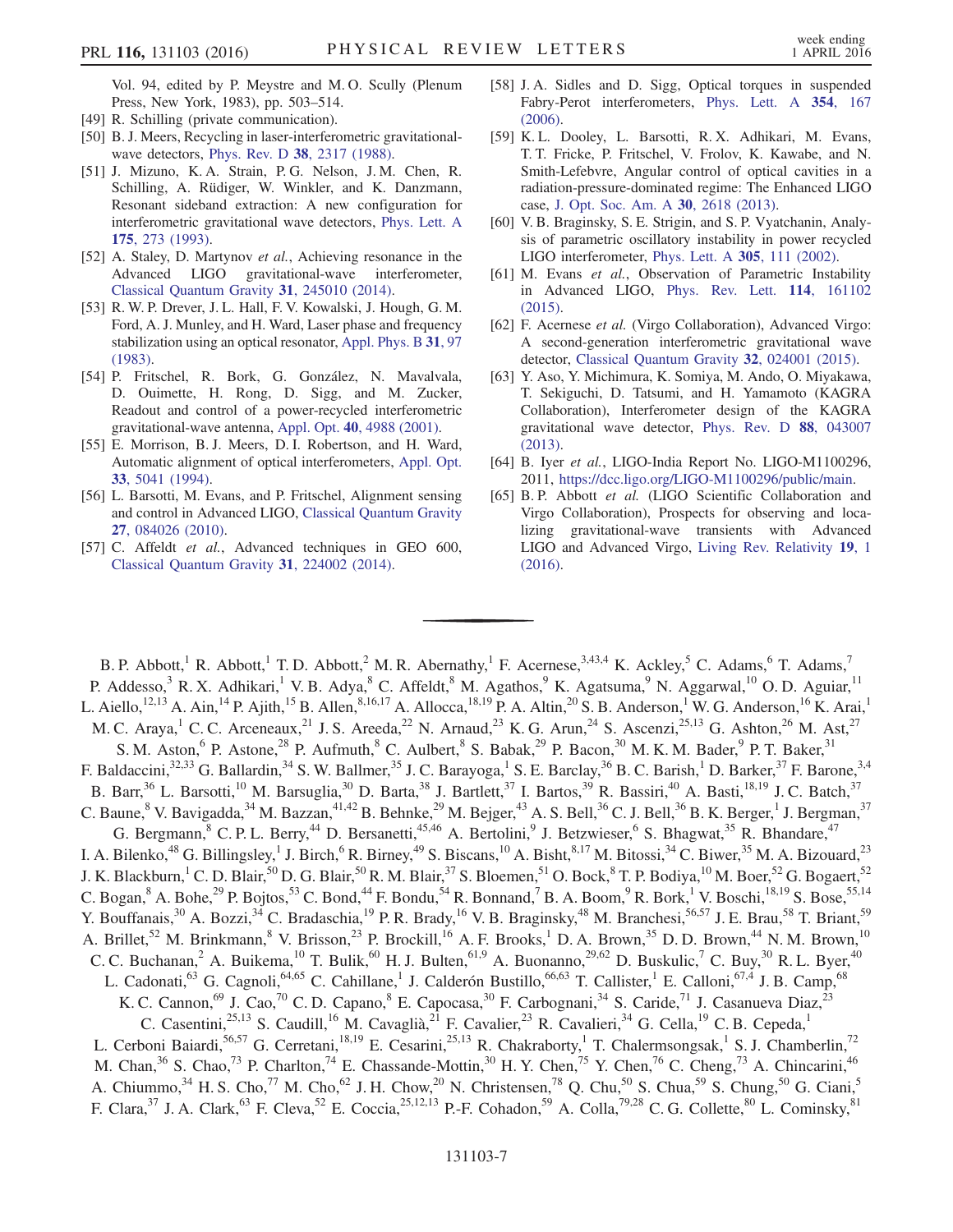M. Constancio Jr.,  $^{11}$  A. Conte,  $^{79,28}$  L. Conti,  $^{42}$  D. Cook,  $^{37}$  T. R. Corbitt,  $^{2}$  N. Cornish,  $^{31}$  A. Corsi,  $^{71}$  S. Cortese,  $^{34}$ C. A. Costa,  $^{11}$  M. W. Coughlin,  $^{78}$  S. B. Coughlin,  $^{82}$  J.-P. Coulon,  $^{52}$  S. T. Countryman,  $^{39}$  P. Couvares,  $^{1}$  E. E. Cowan,  $^{63}$ D. M. Coward,<sup>50</sup> M. J. Cowart,<sup>6</sup> D. C. Coyne,<sup>1</sup> R. Coyne,<sup>71</sup> K. Craig,<sup>36</sup> J. D. E. Creighton,<sup>16</sup> J. Cripe,<sup>2</sup> S. G. Crowder,<sup>83</sup> A. Cumming,<sup>36</sup> L. Cunningham,<sup>36</sup> E. Cuoco,<sup>34</sup> T. Dal Canton,<sup>8</sup> S. L. Danilishin,<sup>36</sup> S. D'Antonio,<sup>13</sup> K. Danzmann,<sup>17,8</sup> N. S. Darman, <sup>84</sup> V. Dattilo, <sup>34</sup> I. Dave, <sup>47</sup> H. P. Daveloza, <sup>85</sup> M. Davier, <sup>23</sup> G. S. Davies, <sup>36</sup> E. J. Daw, <sup>86</sup> R. Day, <sup>34</sup> D. DeBra, <sup>40</sup> G. Debreczeni,<sup>38</sup> J. Degallaix,<sup>65</sup> M. De Laurentis,<sup>67,4</sup> S. Deléglise,<sup>59</sup> W. Del Pozzo,<sup>44</sup> T. Denker,<sup>8,17</sup> T. Dent,<sup>8</sup> H. Dereli,<sup>52</sup> V. Dergachev, <sup>1</sup> R. T. DeRosa, <sup>6</sup> R. De Rosa, <sup>67,4</sup> R. DeSalvo, <sup>87</sup> S. Dhurandhar, <sup>14</sup> M. C. Díaz, <sup>85</sup> L. Di Fiore, <sup>4</sup> M. Di Giovanni,<sup>79,28</sup> A. Di Lieto,<sup>18,19</sup> S. Di Pace,<sup>79,28</sup> I. Di Palma,<sup>29,8</sup> A. Di Virgilio,<sup>19</sup> G. Dojcinoski,<sup>88</sup> V. Dolique,<sup>65</sup> F. Donovan,<sup>10</sup> K. L. Dooley,<sup>21</sup> S. Doravari,<sup>6,8</sup> R. Douglas,<sup>36</sup> T. P. Downes,<sup>16</sup> M. Drago,  $8,89,90$  R. W. P. Drever, J. C. Driggers,  $37$  Z. Du,  $70$  M. Ducrot,  $7$  S. E. Dwyer,  $37$  T. B. Edo,  $86$  M. C. Edwards,  $78$  A. Effler,  $6$  H.-B. Eggenstein,  $8$ P. Ehrens,<sup>1</sup> J. Eichholz,<sup>5</sup> S. S. Eikenberry,<sup>5</sup> W. Engels,<sup>76</sup> R. C. Essick,<sup>10</sup> T. Etzel,<sup>1</sup> M. Evans,<sup>10</sup> T. M. Evans,<sup>6</sup> R. Everett,<sup>72</sup> M. Factourovich,<sup>39</sup> V. Fafone,<sup>25,13,12</sup> H. Fair,<sup>35</sup> S. Fairhurst,<sup>91</sup> X. Fan,<sup>70</sup> Q. Fang,<sup>50</sup> S. Farinon,<sup>46</sup> B. Farr,<sup>75</sup> W. M. Farr,<sup>44</sup> M. Favata, $^{88}$  M. Fays, $^{91}$  H. Fehrmann, $^8$  M. M. Fejer, $^{40}$  I. Ferrante, $^{18,19}$  E. C. Ferreira, $^{11}$  F. Ferrini, $^{34}$  F. Fidecaro, $^{18,19}$  I. Fiori, $^{34}$ D. Fiorucci,<sup>30</sup> R. P. Fisher,<sup>35</sup> R. Flaminio,<sup>65,92</sup> M. Fletcher,<sup>36</sup> J.-D. Fournier,<sup>52</sup> S. Franco,<sup>23</sup> S. Frasca,<sup>79,28</sup> F. Frasconi,<sup>19</sup> Z. Frei,<sup>53</sup> A. Freise,<sup>44</sup> R. Frey,<sup>58</sup> V. Frey,<sup>23</sup> T. T. Fricke,<sup>8</sup> P. Fritschel,<sup>10</sup> V. V. Frolov,<sup>6</sup> P. Fulda,<sup>5</sup> M. Fyffe,<sup>6</sup> H. A. G. Gabbard,<sup>21</sup> J. R. Gair,<sup>93</sup> L. Gammaitoni,<sup>32,33</sup> S. G. Gaonkar,<sup>14</sup> F. Garufi,<sup>67,4</sup> A. Gatto,<sup>30</sup> G. Gaur,<sup>94,95</sup> N. Gehrels,<sup>68</sup> G. Gemme,  $^{46}$  B. Gendre,  $^{52}$  E. Genin,  $^{34}$  A. Gennai,  $^{19}$  J. George,  $^{47}$  L. Gergely,  $^{96}$  V. Germain,  $^{7}$  Archisman Ghosh,  $^{15}$ S. Ghosh,<sup>51,9</sup> J. A. Giaime,<sup>2,6</sup> K. D. Giardina,<sup>6</sup> A. Giazotto,<sup>19</sup> K. Gill,<sup>97</sup> A. Glaefke,<sup>36</sup> E. Goetz,<sup>98</sup> R. Goetz,<sup>5</sup> L. Gondan,<sup>53</sup> G. González, $^2$  J. M. Gonzalez Castro, $^{18,19}$  A. Gopakumar, $^{99}$  N. A. Gordon, $^{36}$  M. L. Gorodetsky, $^{48}$  S. E. Gossan, $^1$ M. Gosselin,<sup>34</sup> R. Gouaty,<sup>7</sup> C. Graef,<sup>36</sup> P. B. Graff,<sup>62</sup> M. Granata,<sup>65</sup> A. Grant,<sup>36</sup> S. Gras,<sup>10</sup> C. Gray,<sup>37</sup> G. Greco,<sup>56,57</sup> A. C. Green,<sup>44</sup> P. Groot,<sup>51</sup> H. Grote,<sup>8</sup> S. Grunewald,<sup>29</sup> G. M. Guidi,<sup>56,57</sup> X. Guo,<sup>70</sup> A. Gupta,<sup>14</sup> M. K. Gupta,<sup>95</sup> K. E. Gushwa,<sup>1</sup> E. K. Gustafson,<sup>1</sup> R. Gustafson,<sup>98</sup> J. J. Hacker,<sup>22</sup> B. R. Hall,<sup>55</sup> E. D. Hall,<sup>1</sup> G. Hammond,<sup>36</sup> M. Haney,<sup>99</sup> M. M. Hanke, <sup>8</sup> J. Hanks,<sup>37</sup> C. Hanna,<sup>72</sup> M. D. Hannam,<sup>91</sup> J. Hanson,<sup>6</sup> T. Hardwick,<sup>2</sup> K. Haris,<sup>106</sup> J. Harms,<sup>56,57</sup> G. M. Harry,<sup>100</sup> I. W. Harry,<sup>29</sup> M. J. Hart,<sup>36</sup> M. T. Hartman,<sup>5</sup> C.-J. Haster,<sup>44</sup> K. Haughian,<sup>36</sup> A. Heidmann,<sup>59</sup> M. C. Heintze,<sup>5,6</sup> H. Heitmann,<sup>52</sup> P. Hello,<sup>23</sup> G. Hemming,<sup>34</sup> M. Hendry,<sup>36</sup> I. S. Heng,<sup>36</sup> J. Hennig,<sup>36</sup> A. W. Heptonstall,<sup>1</sup> M. Heurs,<sup>8,17</sup> S. Hild,<sup>36</sup> D. Hoak,<sup>101</sup> K. A. Hodge,<sup>1</sup> D. Hofman,<sup>65</sup> S. E. Hollitt,<sup>102</sup> K. Holt,<sup>6</sup> D. E. Holz,<sup>75</sup> P. Hopkins,<sup>91</sup> D. J. Hosken,<sup>102</sup> J. Hough,<sup>36</sup> E. A. Houston,<sup>36</sup> E. J. Howell,<sup>50</sup> Y. M. Hu,<sup>36</sup> S. Huang,<sup>73</sup> E. A. Huerta,<sup>103,82</sup> D. Huet,<sup>23</sup> B. Hughey,<sup>97</sup> S. Husa,<sup>66</sup> S. H. Huttner,<sup>36</sup> T. Huynh-Dinh,<sup>6</sup> A. Idrisy,<sup>72</sup> N. Indik,<sup>8</sup> D. R. Ingram,<sup>37</sup> R. Inta,<sup>71</sup> H. N. Isa,<sup>36</sup> J.-M. Isac,<sup>59</sup> M. Isi,<sup>1</sup> G. Islas,<sup>22</sup> T. Isogai,<sup>10</sup> B. R. Iyer,<sup>15</sup> K. Izumi,<sup>37</sup> T. Jacqmin,<sup>59</sup> H. Jang,<sup>77</sup> K. Jani,<sup>63</sup> P. Jaranowski,<sup>104</sup> S. Jawahar,<sup>105</sup> F. Jiménez-Forteza,<sup>66</sup> W. W. Johnson,  $2^{\circ}$  D. I. Jones,  $2^{\circ}$  R. Jones,  $3^{\circ}$  R. J. G. Jonker,  $9^{\circ}$  L. Ju,  $5^{\circ}$  C. V. Kalaghatgi,  $2^{4,91}$  V. Kalogera,  $8^{\circ}$  S. Kandhasamy,  $2^{\circ}$ G. Kang,<sup>77</sup> J. B. Kanner,<sup>1</sup> S. Karki,<sup>58</sup> M. Kasprzack,<sup>2,23,34</sup> E. Katsavounidis,<sup>10</sup> W. Katzman,<sup>6</sup> S. Kaufer,<sup>17</sup> T. Kaur,<sup>50</sup> K. Kawabe, $^{37}$  F. Kawazoe, $^{8,17}$  F. Kéfélian, $^{52}$  M. S. Kehl, $^{69}$  D. Keitel, $^{8,66}$  D. B. Kelley, $^{35}$  W. Kells,  $^1$  R. Kennedy, $^{86}$  J. S. Key, $^{85}$ A. Khalaidovski, <sup>8</sup> F. Y. Khalili, <sup>48</sup> I. Khan, <sup>12</sup> S. Khan, <sup>91</sup> Z. Khan, <sup>95</sup> E. A. Khazanov, <sup>107</sup> N. Kijbunchoo, <sup>37</sup> C. Kim, <sup>77</sup> J. Kim, <sup>108</sup> K. Kim, $^{109}$  Nam-Gyu Kim, $^{77}$  Namjun Kim, $^{40}$  Y.-M. Kim, $^{108}$  E. J. King, $^{102}$  P. J. King, $^{37}$  D. L. Kinzel, $^6$  J. S. Kissel, $^{37}$ L. Kleybolte,<sup>27</sup> S. Klimenko,<sup>5</sup> S. M. Koehlenbeck,<sup>8</sup> K. Kokeyama,<sup>2</sup> S. Koley,<sup>9</sup> V. Kondrashov,<sup>1</sup> A. Kontos,<sup>10</sup> M. Korobko,<sup>27</sup> W. Z. Korth,<sup>1</sup> I. Kowalska,<sup>60</sup> D. B. Kozak,<sup>1</sup> V. Kringel,<sup>8</sup> A. Królak,<sup>110,111</sup> C. Krueger,<sup>17</sup> G. Kuehn,<sup>8</sup> P. Kumar,<sup>69</sup> L. Kuo,<sup>73</sup> A. Kutynia,<sup>110</sup> B. D. Lackey,<sup>35</sup> M. Landry,<sup>37</sup> J. Lange,<sup>112</sup> B. Lantz,<sup>40</sup> P. D. Lasky,<sup>113</sup> A. Lazzarini,<sup>1</sup> C. Lazzaro,<sup>63,42</sup> P. Leaci,<sup>29,79,28</sup> S. Leavey,<sup>36</sup> E. O. Lebigot,<sup>30,70</sup> C. H. Lee,<sup>108</sup> H. K. Lee,<sup>109</sup> H. M. Lee,<sup>114</sup> K. Lee,<sup>36</sup> A. Lenon,<sup>35</sup> M. Leonardi,<sup>89,90</sup> J. R. Leong, <sup>8</sup> N. Leroy, <sup>23</sup> N. Letendre, <sup>7</sup> Y. Levin, <sup>113</sup> B. M. Levine, <sup>37</sup> T. G. F. Li, <sup>1</sup> A. Libson, <sup>10</sup> T. B. Littenberg, <sup>115</sup> N. A. Lockerbie, <sup>105</sup> J. Logue, <sup>36</sup> A. L. Lombardi, <sup>101</sup> J. E. Lord, <sup>35</sup> M. Lorenzini, <sup>12, 13</sup> V. Loriette, <sup>116</sup> M. Lormand,<sup>6</sup> G. Losurdo,<sup>57</sup> J. D. Lough,<sup>8,17</sup> H. Lück,<sup>17,8</sup> A. P. Lundgren,<sup>8</sup> J. Luo,<sup>78</sup> R. Lynch,<sup>10</sup> Y. Ma,<sup>50</sup> T. MacDonald,<sup>40</sup> B. Machenschalk,<sup>8</sup> M. MacInnis,<sup>10</sup> D. M. Macleod,<sup>2</sup> F. Magaña-Sandoval,<sup>35</sup> R. M. Magee,<sup>55</sup> M. Mageswaran,<sup>1</sup> E. Majorana,<sup>28</sup> I. Maksimovic,<sup>116</sup> V. Malvezzi,<sup>25,13</sup> N. Man,<sup>52</sup> I. Mandel,<sup>44</sup> V. Mandic,<sup>83</sup> V. Mangano,<sup>36</sup> G. L. Mansell,<sup>20</sup> M. Manske,<sup>16</sup> M. Mantovani,<sup>34</sup> F. Marchesoni,<sup>117,33</sup> F. Marion,<sup>7</sup> S. Márka,<sup>39</sup> Z. Márka,<sup>39</sup> A. S. Markosyan,<sup>40</sup> E. Maros,<sup>1</sup> F. Martelli,<sup>56,57</sup> L. Martellini,<sup>52</sup> I. W. Martin,<sup>36</sup> R. M. Martin,<sup>5</sup> D. V. Martynov,<sup>1</sup> J. N. Marx,<sup>1</sup> K. Mason,<sup>10</sup> A. Masserot,<sup>7</sup> T. J. Massinger,<sup>35</sup> M. Masso-Reid,<sup>36</sup> F. Matichard,<sup>10</sup> L. Matone,<sup>39</sup> N. Mavalvala,<sup>10</sup> N. Mazumder,<sup>55</sup> G. Mazzolo,<sup>8</sup> R. McCarthy,<sup>37</sup> D. E. McClelland,<sup>20</sup> S. McCormick,<sup>6</sup> S. C. McGuire,<sup>118</sup> G. McIntyre,<sup>1</sup> J. McIver,<sup>1</sup> D. J. McManus,<sup>20</sup> S. T. McWilliams,<sup>103</sup> D. Meacher,<sup>72</sup> G. D. Meadors,<sup>29,8</sup> J. Meidam,<sup>9</sup> A. Melatos,<sup>84</sup> G. Mendell,<sup>37</sup> D. Mendoza-Gandara,<sup>8</sup> R. A. Mercer, <sup>16</sup> E. Merilh, <sup>37</sup> M. Merzougui, <sup>52</sup> S. Meshkov, <sup>1</sup> C. Messenger, <sup>36</sup> C. Messick, <sup>72</sup> P. M. Meyers, <sup>83</sup> F. Mezzani, <sup>28,79</sup>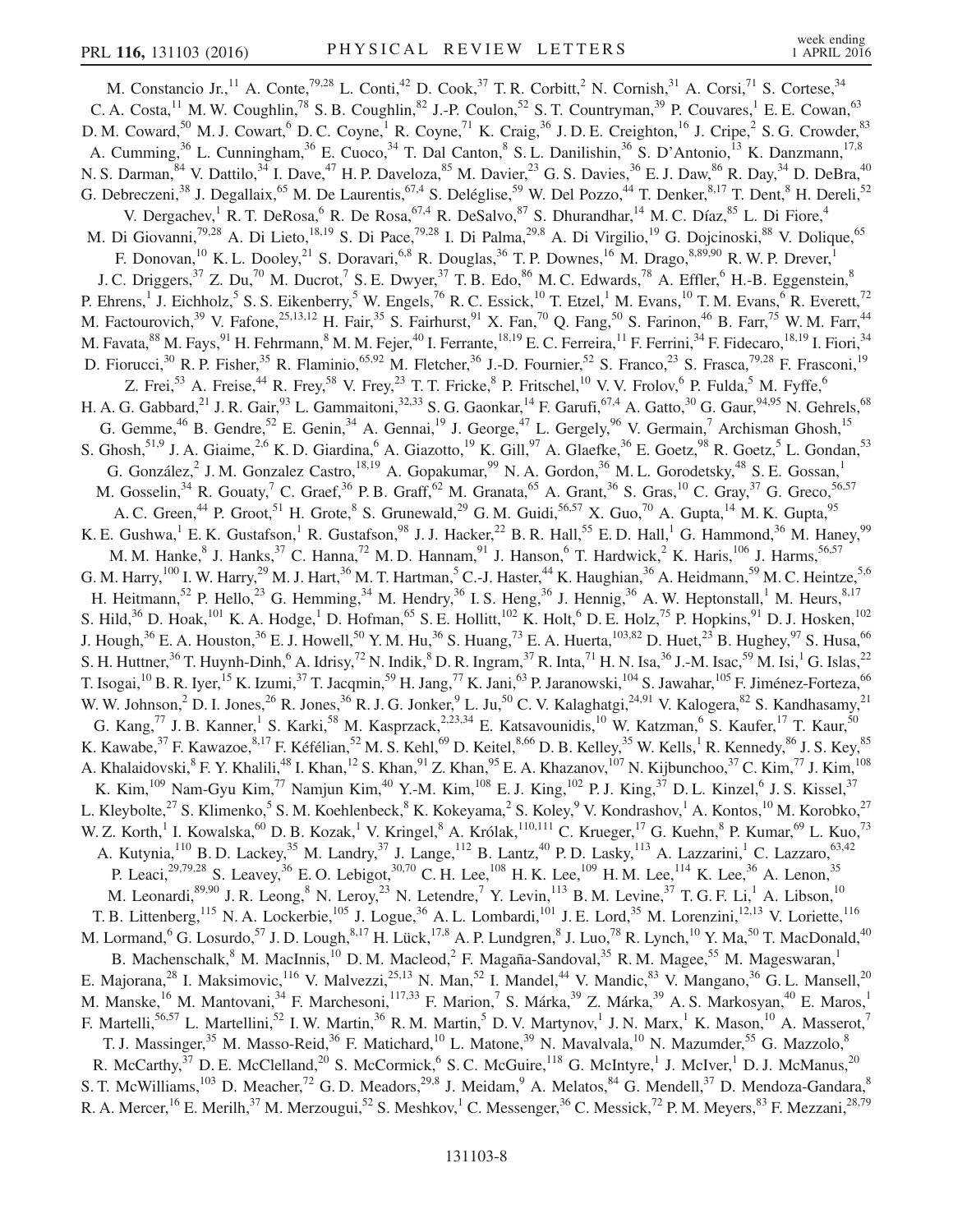<span id="page-9-1"></span><span id="page-9-0"></span>H. Miao,<sup>44</sup> C. Michel,<sup>65</sup> H. Middleton,<sup>44</sup> E. E. Mikhailov,<sup>119</sup> L. Milano,<sup>67,4</sup> J. Miller,<sup>10</sup> M. Millhouse,<sup>31</sup> Y. Minenkov,<sup>13</sup> J. Ming,<sup>29,8</sup> S. Mirshekari,<sup>120</sup> C. Mishra,<sup>15</sup> S. Mitra,<sup>14</sup> V. P. Mitrofanov,<sup>48</sup> G. Mitselmakher,<sup>5</sup> R. Mittleman,<sup>10</sup> A. Moggi,<sup>19</sup> M. Mohan,<sup>34</sup> S. R. P. Mohapatra,<sup>10</sup> M. Montani,<sup>56,57</sup> B. C. Moore,<sup>88</sup> C. J. Moore,<sup>121</sup> D. Moraru,<sup>37</sup> G. Moreno,<sup>37</sup> S. R. Morriss, <sup>85</sup> K. Mossavi, <sup>8</sup> B. Mours, <sup>7</sup> C. M. Mow-Lowry, <sup>44</sup> C. L. Mueller, <sup>5</sup> G. Mueller, <sup>5</sup> A. W. Muir, <sup>91</sup> Arunava Mukherjee,<sup>15</sup> D. Mukherjee,<sup>16</sup> S. Mukherjee,<sup>85</sup> N. Mukund,<sup>14</sup> A. Mullavey,<sup>6</sup> J. Munch,<sup>102</sup> D. J. Murphy,<sup>39</sup> P. G. Murray,<sup>36</sup> A. Mytidis,<sup>5</sup> I. Nardecchia,<sup>25,13</sup> L. Naticchioni,<sup>79,28</sup> R. K. Nayak,<sup>122</sup> V. Necula,<sup>5</sup> K. Nedkova,<sup>101</sup> G. Nelemans,  $51.9$  M. Neri,  $45.46$  A. Neunzert,  $98$  G. Newton,  $36$  T. T. Nguyen,  $20$  A. B. Nielsen,  $8$  S. Nissanke,  $51.9$  A. Nitz,  $8$ F. Nocera,  $34$  D. Nolting,  $6$  M. E. Normandin,  $85$  L. K. Nuttall,  $35$  J. Oberling,  $37$  E. Ochsner,  $16$  J. O'Dell,  $123$  E. Oelker,  $10$ G. H. Ogin,<sup>124</sup> J. J. Oh,<sup>125</sup> S. H. Oh,<sup>125</sup> F. Ohme,<sup>91</sup> M. Oliver,<sup>66</sup> P. Oppermann,<sup>8</sup> Richard J. Oram,<sup>6</sup> B. O'Reilly,<sup>6</sup> R. O'Shaughnessy,<sup>112</sup> D. J. Ottaway,<sup>102</sup> R. S. Ottens,<sup>5</sup> H. Overmier,<sup>6</sup> B. J. Owen,<sup>71</sup> A. Pai,<sup>106</sup> S. A. Pai,<sup>47</sup> J. R. Palamos,<sup>58</sup> O. Palashov,<sup>107</sup> C. Palomba,<sup>28</sup> A. Pal-Singh,<sup>27</sup> H. Pan,<sup>73</sup> C. Pankow,<sup>82</sup> F. Pannarale,<sup>91</sup> B. C. Pant,<sup>47</sup> F. Paoletti,<sup>34,19</sup> A. Paoli,<sup>34</sup> M. A. Papa,<sup>29,16,8</sup> H. R. Paris,<sup>40</sup> W. Parker,<sup>6</sup> D. Pascucci,<sup>36</sup> A. Pasqualetti,<sup>34</sup> R. Passaquieti,<sup>18,19</sup> D. Passuello,<sup>19</sup> B. Patricelli,<sup>18,19</sup> Z. Patrick,<sup>40</sup> B. L. Pearlstone,<sup>36</sup> M. Pedraza,<sup>1</sup> R. Pedurand,<sup>65</sup> L. Pekowsky,<sup>35</sup> A. Pele,<sup>6</sup> S. Penn,<sup>126</sup> A. Perreca,<sup>1</sup> M. Phelps,<sup>36</sup> O. Piccinni,<sup>79,28</sup> M. Pichot,<sup>52</sup> F. Piergiovanni,<sup>56,57</sup> V. Pierro,<sup>87</sup> G. Pillant,<sup>34</sup> L. Pinard,<sup>65</sup> I. M. Pinto, <sup>87</sup> M. Pitkin, <sup>36</sup> R. Poggiani, <sup>18,19</sup> P. Popolizio, <sup>34</sup> A. Post, <sup>8</sup> J. Powell, <sup>36</sup> J. Prasad, <sup>14</sup> V. Predoi, <sup>91</sup> S. S. Premachandra, <sup>113</sup> T. Prestegard, <sup>83</sup> L. R. Price, <sup>1</sup> M. Prijatelj, <sup>34</sup> M. Principe, <sup>87</sup> S. Privitera, <sup>29</sup> G. A. Prodi, <sup>89,90</sup> L. Prokhorov,<sup>48</sup> O. Puncken,<sup>8</sup> M. Punturo,<sup>33</sup> P. Puppo,<sup>28</sup> M. Pürrer,<sup>29</sup> H. Qi,<sup>16</sup> J. Qin,<sup>50</sup> V. Quetschke,<sup>85</sup> E. A. Quintero,<sup>1</sup> R. Quitzow-James,<sup>58</sup> F. J. Raab,<sup>37</sup> D. S. Rabeling,<sup>20</sup> H. Radkins,<sup>37</sup> P. Raffai,<sup>53</sup> S. Raja,<sup>47</sup> M. Rakhmanov,<sup>85</sup> P. Rapagnani,<sup>79,28</sup> V. Raymond,<sup>29</sup> M. Razzano,<sup>18,19</sup> V. Re,<sup>25</sup> J. Read,<sup>22</sup> C. M. Reed,<sup>37</sup> T. Regimbau,<sup>52</sup> L. Rei,<sup>46</sup> S. Reid,<sup>49</sup> D. H. Reitze,<sup>1,5</sup> H. Rew,<sup>119</sup> S. D. Reyes,<sup>35</sup> F. Ricci,<sup>79,28</sup> K. Riles,<sup>98</sup> N. A. Robertson,<sup>1,36</sup> R. Robie,<sup>36</sup> F. Robinet,<sup>23</sup> A. Rocchi,<sup>13</sup> L. Rolland,<sup>7</sup> J. G. Rollins,<sup>1</sup> V. J. Roma,<sup>58</sup> R. Romano,<sup>3,4</sup> G. Romanov,<sup>119</sup> J. H. Romie,<sup>6</sup> D. Rosińska,<sup>127,43</sup> S. Rowan,<sup>36</sup> A. Rüdiger,<sup>8</sup> P. Ruggi,<sup>34</sup> K. Ryan,<sup>37</sup> S. Sachdev,<sup>1</sup> T. Sadecki,<sup>37</sup> L. Sadeghian,<sup>16</sup> L. Salconi,<sup>34</sup> M. Saleem,<sup>106</sup> F. Salemi,<sup>8</sup> A. Samajdar,<sup>122</sup> L. Sammut,  $84,113$  E. J. Sanchez, <sup>1</sup> V. Sandberg,  $37$  B. Sandeen,  $82$  J. R. Sanders,  $98,35$  B. Sassolas,  $65$  B. S. Sathyaprakash,  $91$ P. R. Saulson,<sup>35</sup> O. Sauter,<sup>98</sup> R. L. Savage,<sup>37</sup> A. Sawadsky,<sup>17</sup> P. Schale,<sup>58</sup> R. Schilling,<sup>8,[†](#page-12-0)</sup> J. Schmidt,<sup>8</sup> P. Schmidt,<sup>1,76</sup> R. Schnabel,<sup>27</sup> R. M. S. Schofield,<sup>58</sup> A. Schönbeck,<sup>27</sup> E. Schreiber,<sup>8</sup> D. Schuette,<sup>8,17</sup> B. F. Schutz,<sup>91,29</sup> J. Scott,<sup>36</sup> S. M. Scott,<sup>20</sup> D. Sellers,<sup>6</sup> A. S. Sengupta,<sup>94</sup> D. Sentenac,<sup>34</sup> V. Sequino,<sup>25,13</sup> A. Sergeev,<sup>107</sup> G. Serna,<sup>22</sup> Y. Setyawati,<sup>51,9</sup> A. Sevigny,<sup>37</sup> D. A. Shaddock,<sup>20</sup> S. Shah,<sup>51,9</sup> M. S. Shahriar,<sup>82</sup> M. Shaltev,<sup>8</sup> Z. Shao,<sup>1</sup> B. Shapiro,<sup>40</sup> P. Shawhan,<sup>62</sup> A. Sheperd,<sup>16</sup> D. H. Shoemaker,<sup>10</sup> D. M. Shoemaker,<sup>63</sup> K. Siellez,<sup>52,63</sup> X. Siemens,<sup>16</sup> D. Sigg,<sup>37</sup> A. D. Silva,<sup>11</sup> D. Simakov,<sup>8</sup> A. Singer,<sup>1</sup> L. P. Singer,<sup>68</sup> A. Singh,<sup>29,8</sup> R. Singh,<sup>2</sup> A. Singhal,<sup>12</sup> A. M. Sintes,<sup>66</sup> B. J. J. Slagmolen,<sup>20</sup> J. R. Smith,<sup>22</sup> N. D. Smith,<sup>1</sup> R. J. E. Smith,<sup>1</sup> E. J. Son,<sup>125</sup> B. Sorazu,<sup>36</sup> F. Sorrentino,<sup>46</sup> T. Souradeep,<sup>14</sup> A. K. Srivastava,<sup>95</sup> A. Staley,<sup>39</sup> M. Steinke, <sup>8</sup> J. Steinlechner, <sup>36</sup> S. Steinlechner, <sup>36</sup> D. Steinmeyer, <sup>8,17</sup> B. C. Stephens, <sup>16</sup> R. Stone, <sup>85</sup> K. A. Strain, <sup>36</sup> N. Straniero,<sup>65</sup> G. Stratta,<sup>56,57</sup> N. A. Strauss,<sup>78</sup> S. Strigin,<sup>48</sup> R. Sturani,<sup>120</sup> A. L. Stuver,<sup>6</sup> T. Z. Summerscales,<sup>128</sup> L. Sun,<sup>84</sup> P. J. Sutton,<sup>91</sup> B. L. Swinkels,<sup>34</sup> M. J. Szczepańczyk,<sup>97</sup> M. Tacca,<sup>30</sup> D. Talukder,<sup>58</sup> D. B. Tanner,<sup>5</sup> M. Tápai,<sup>96</sup> S. P. Tarabrin,<sup>8</sup> A. Taracchini,<sup>29</sup> R. Taylor,<sup>1</sup> T. Theeg,<sup>8</sup> M. P. Thirugnanasambandam,<sup>1</sup> E. G. Thomas,<sup>44</sup> M. Thomas,<sup>6</sup> P. Thomas,<sup>37</sup> K. A. Thorne,  $6$  K. S. Thorne,  $76$  E. Thrane,  $^{113}$  S. Tiwari,  $^{12}$  V. Tiwari,  $^{91}$  K. V. Tokmakov,  $^{105}$  C. Tomlinson,  $^{86}$  M. Tonelli,  $^{18,19}$ C. V. Torres,  $85, \pm$  C. I. Torrie,  $^{1}$  D. Töyrä,  $^{44}$  F. Travasso,  $32,33$  G. Traylor,  $^{6}$  D. Trifirò,  $^{21}$  M. C. Tringali,  $89,90$  L. Trozzo,  $129,19$ M. Tse,<sup>10</sup> M. Turconi,<sup>52</sup> D. Tuyenbayev,<sup>85</sup> D. Ugolini,<sup>130</sup> C. S. Unnikrishnan,<sup>99</sup> A. L. Urban,<sup>16</sup> S. A. Usman,<sup>35</sup> H. Vahlbruch,<sup>17</sup> G. Vajente,<sup>1</sup> G. Valdes,<sup>85</sup> N. van Bakel,<sup>9</sup> M. van Beuzekom,<sup>9</sup> J. F. J. van den Brand,<sup>61,9</sup> C. Van Den Broeck,<sup>9</sup> D. C. Vander-Hyde,<sup>35,22</sup> L. van der Schaaf,<sup>9</sup> J. V. van Heijningen,<sup>9</sup> A. A. van Veggel,<sup>36</sup> M. Vardaro,<sup>41,42</sup> S. Vass,<sup>1</sup> M. Vasúth,<sup>38</sup> R. Vaulin,<sup>10</sup> A. Vecchio,<sup>44</sup> G. Vedovato,<sup>42</sup> J. Veitch,<sup>44</sup> P. J. Veitch,<sup>102</sup> K. Venkateswara,<sup>131</sup> D. Verkindt,<sup>7</sup> F. Vetrano,<sup>56,57</sup> A. Viceré,<sup>56,57</sup> S. Vinciguerra,<sup>44</sup> D. J. Vine,<sup>49</sup> J.-Y. Vinet,<sup>52</sup> S. Vitale,<sup>10</sup> T. Vo,<sup>35</sup> H. Vocca,<sup>32,33</sup> C. Vorvick,<sup>37</sup> D. Voss,<sup>5</sup> W. D. Vousden,<sup>44</sup> S. P. Vyatchanin,<sup>48</sup> A. R. Wade,<sup>20</sup> L. E. Wade,<sup>132</sup> M. Wade,<sup>132</sup> M. Walker,<sup>2</sup> L. Wallace,<sup>1</sup> S. Walsh,<sup>16,8,29</sup> G. Wang,<sup>12</sup> H. Wang,<sup>44</sup> M. Wang,<sup>44</sup> X. Wang,<sup>70</sup> Y. Wang,<sup>50</sup> R. L. Ward,<sup>20</sup> J. Warner,<sup>37</sup> M. Was,<sup>7</sup> B. Weaver,<sup>37</sup> L.-W. Wei,<sup>52</sup> M. Weinert,<sup>8</sup> A. J. Weinstein,<sup>1</sup> R. Weiss,<sup>10</sup> T. Welborn,<sup>6</sup> L. Wen,<sup>50</sup> P. Weßels,<sup>8</sup> T. Westphal,<sup>8</sup> K. Wette,<sup>8</sup> J. T. Whelan,<sup>112,8</sup> S. E. Whitcomb,<sup>1</sup> D. J. White,<sup>86</sup> B. F. Whiting,<sup>5</sup> R. D. Williams,<sup>1</sup> A. R. Williamson,<sup>91</sup> J. L. Willis,<sup>133</sup> B. Willke,<sup>17,8</sup> M. H. Wimmer,<sup>8,17</sup> W. Winkler,<sup>8</sup> C. C. Wipf,<sup>1</sup> H. Wittel,<sup>8,17</sup> G. Woan,<sup>36</sup> J. Worden,<sup>37</sup> J. L. Wright,<sup>36</sup> G. Wu,<sup>6</sup> J. Yablon,<sup>82</sup> W. Yam,<sup>10</sup> H. Yamamoto,<sup>1</sup> C. C. Yancey,<sup>62</sup> M. J. Yap,<sup>20</sup> H. Yu,<sup>10</sup> M. Yvert,<sup>7</sup> A. Zadrożny,<sup>110</sup> L. Zangrando,<sup>42</sup>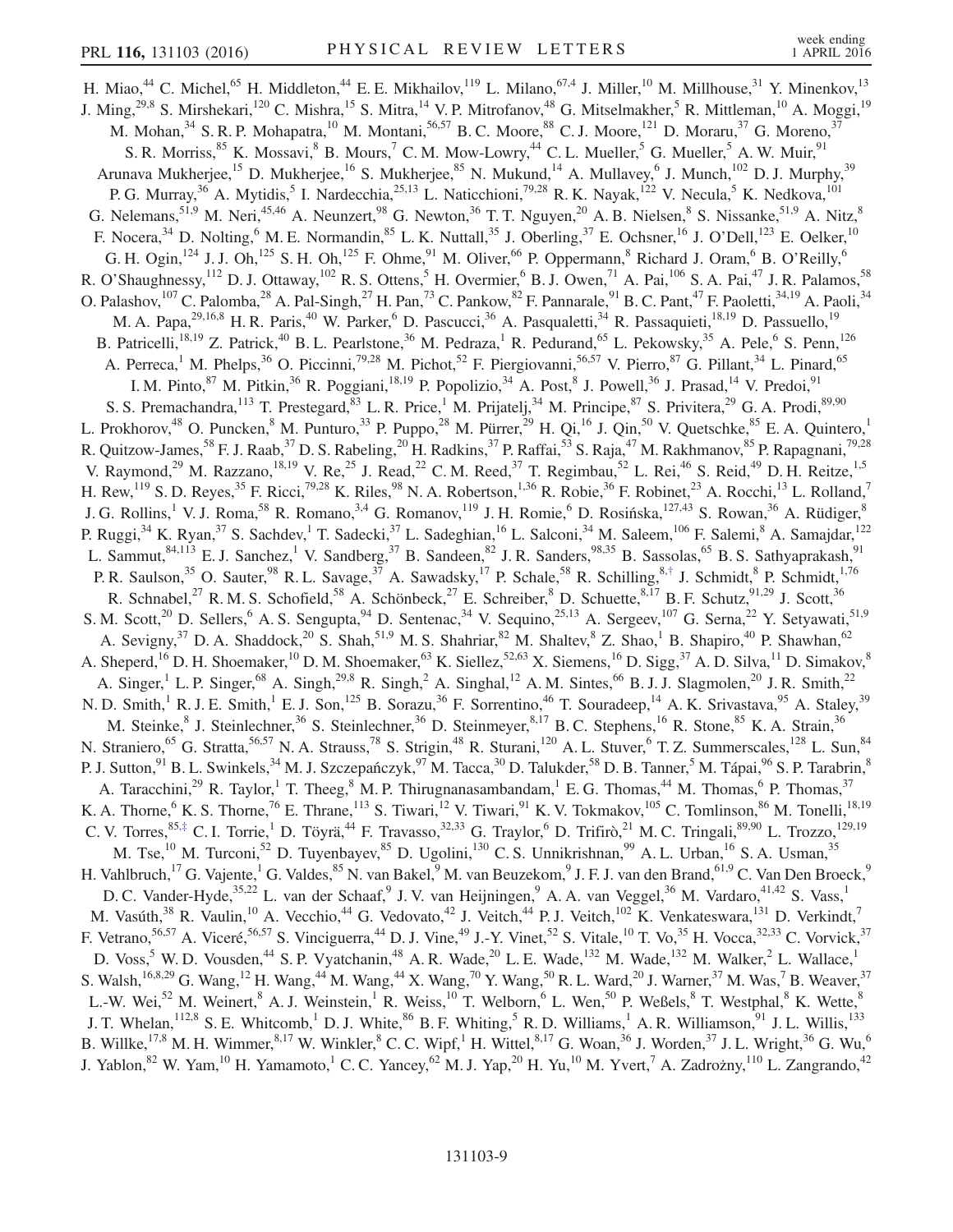M. Zanolin, <sup>97</sup> J.-P. Zendri, <sup>42</sup> M. Zevin, <sup>82</sup> F. Zhang, <sup>10</sup> L. Zhang, <sup>1</sup> M. Zhang, <sup>119</sup> Y. Zhang, <sup>112</sup> C. Zhao, <sup>50</sup> M. Zhou, <sup>82</sup> Z. Zhou, <sup>82</sup> X. J. Zhu,<sup>50</sup> M. E. Zucker,<sup>1,10</sup> S. E. Zuraw,<sup>101</sup> and J. Zweizig<sup>1</sup> (LIGO Scientific Collaboration and Virgo Collaboration) <sup>1</sup>LIGO, California Institute of Technology, Pasadena, California 91125, USA<br> $\frac{2}{5}I$  quisique State University, Pator Pouce, Louisique 70803, USA  $^{2}$ Louisiana State University, Baton Rouge, Louisiana 70803, USA<br> $^{3}$ Università di Salerno, Fisciano, I-84084 Salerno, Italy  $^{3}$ Università di Salerno, Fisciano, I-84084 Salerno, Italy  $^{4}$ IMEM, Seriena di Mandi, Canplessa Universitatio di Mante Sant'Angele INFN, Sezione di Napoli, Complesso Universitario di Monte Sant'Angelo, I-80126 Napoli, Italy<br>5 Università di Florida Cainemilla, Florida 32611, USA  ${}^{5}$ University of Florida, Gainesville, Florida 32611, USA  ${}^{6}LIGO$  Livingston Observatory, Livingston, Louisiana 70754, USA <sup>7</sup>Laboratoire d'Annecy-le-Vieux de Physique des Particules (LAPP), Université Savoie Mont Blanc, CNRS/IN2P3, F-74941 Annecy-le-Vieux, France<br><sup>8</sup> Albert Einstein Institut, Max Planek Institut für Crewitationsphysi Albert-Einstein-Institut, Max-Planck-Institut für Gravitationsphysik, D-30167 Hannover, Germany<br><sup>9</sup>Nikhaf, Seisnas Bark, 1008 VG Amstardam, The Natharlanda <sup>2</sup>Nikhef, Science Park, 1098 XG Amsterdam, The Netherlands<br><sup>10</sup>LIGO, Massachusetts Institute of Technology, Cambridge, Massachusetts 02139, USA<br><sup>11</sup>Instituto Nacional de Pesquisas Espaciais, 12227-010 São José dos Campos <sup>25</sup>Università di Roma Tor Vergata, I-00133 Roma, Italy<br><sup>26</sup>University of Southampton, Southampton SO17 1BJ, United Kingdom<br><sup>27</sup>Universität Hamburg, D-22761 Hamburg, Germany<br><sup>28</sup>INFN, Sezione di Roma, I-00185 Roma, Italy<br> Sorbonne Paris Cité, F-75205 Paris Cedex 13, France<br>
<sup>31</sup>Montana State University, Bozeman, Montana 59717, USA<br>
<sup>32</sup>Università di Perugia, I-06123 Perugia, Italy<br>
<sup>33</sup>INFN, Sezione di Perugia, I-06123 Perugia, Italy<br>
<sup>34</sup>E <sup>38</sup>Wigner RCP, RMKI, H-1121 Budapest, Konkoly Thege Miklós út 29-33, Hungary <sup>39</sup>Columbia University, New York, New York 10027, USA <sup>40</sup>Stanford University, Stanford, California 94305, USA <sup>41</sup>Università di Padova, Dipartimento di Fisica e Astronomia, I-35131 Padova, Italy<br><sup>42</sup>INFN, Sezione di Padova, I-35131 Padova, Italy<br><sup>43</sup>CAMK-PAN, 00-716 Warsaw, Poland<br><sup>44</sup>University of Birmingham, Birmingham B15 2TT, <sup>48</sup>Faculty of Physics, Lomonosov Moscow State University, Moscow 119991, Russia <sup>49</sup>SUPA, University of the West of Scotland, Paisley PA1 2BE, United Kingdom  $^{50}$ University of Western Australia, Crawley, Western Australia 6009, Australia  $51$ Department of Astrophysics/IMAPP, Radboud University Nijmegen, 6500 GL Nijmegen, The Netherlands  $52$ Artemis, Université Côte d'Azur, CNRS, Observatoire Côte d'Azur, CS 34229, Nice cedex 4, France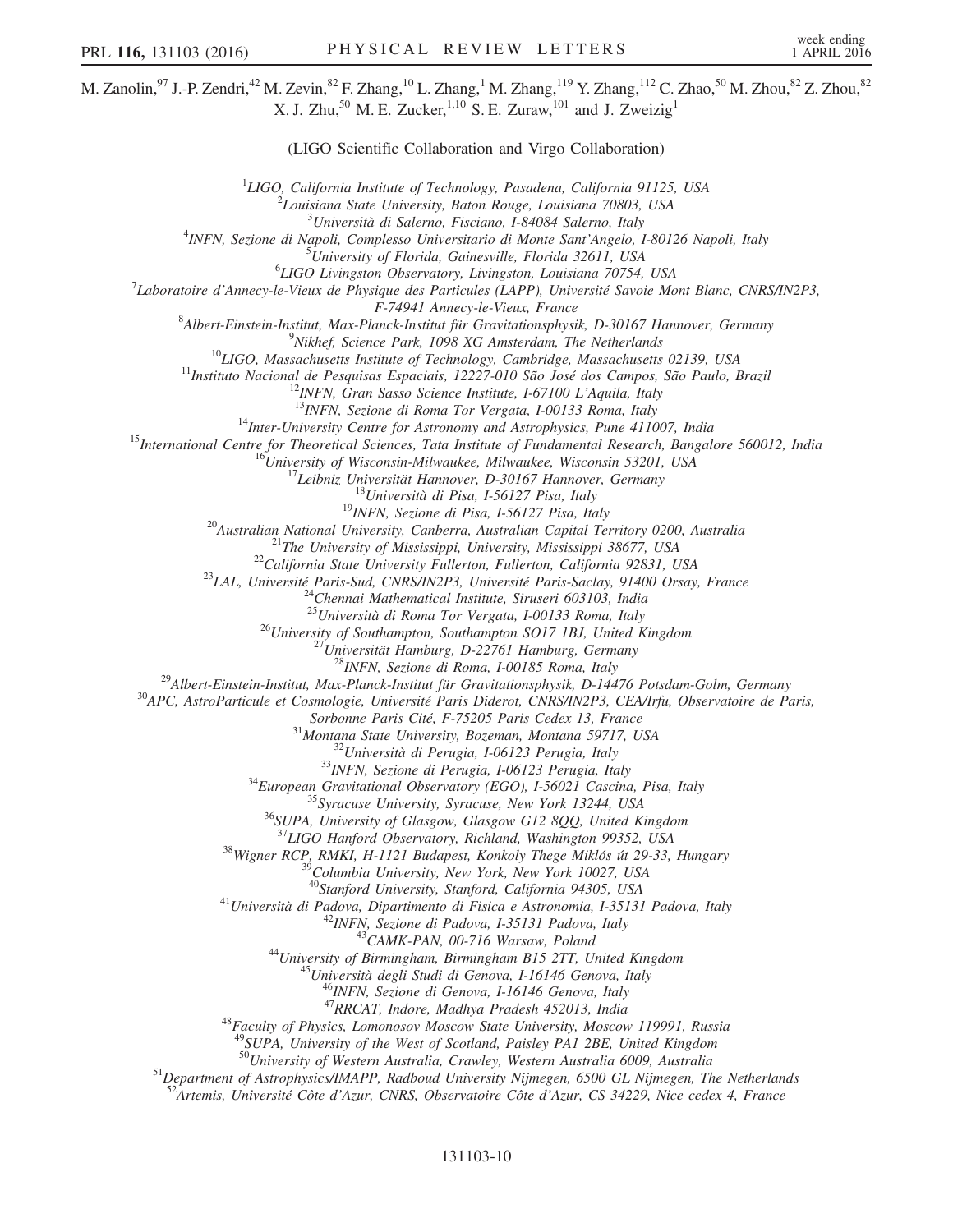<sup>53</sup>MTA Eötvös University, "Lendulet" Astrophysics Research Group, Budapest 1117, Hungary<br><sup>54</sup>Institut de Physique de Rennes, CNRS, Université de Rennes 1, F-35042 Rennes, France<br><sup>55</sup>Washington State University, Pullman,

<sup>59</sup>Laboratoire Kastler Brossel, UPMC-Sorbonne Universités, CNRS, ENS-PSL Research University,<br>Collège de France, F-75005 Paris, France

<sup>60</sup>Astronomical Observatory Warsaw University, 00-478 Warsaw, Poland

 $^{61}$ VU University Amsterdam, 1081 HV Amsterdam, The Netherlands<br> $^{62}$ University of Maryland, College Park, Maryland 20742, USA

<sup>63</sup>Center for Relativistic Astrophysics and School of Physics, Georgia Institute of Technology, Atlanta, Georgia 30332, USA<br><sup>64</sup>Institut Lumière Matière, Université de Lyon, Université Claude Bernard Lyon 1, UMR CNRS 530

<sup>69</sup>Canadian Institute for Theoretical Astrophysics, University of Toronto, Toronto, Ontario M5S 3H8, Canada<br><sup>70</sup>Tsinghua University, Beijing 100084, China<br><sup>71</sup>Texas Tech University, Lubbock, Texas 79409, USA<br><sup>72</sup>The Penn

<sup>74</sup>Charles Sturt University, Wagga Wagga, New South Wales 2678, Australia<br><sup>75</sup>University of Chicago, Chicago, Illinois 60637, USA<br><sup>76</sup>Caltech CaRT, Pasadena, California 91125, USA

 $^{16}$ Caltech CaRT, Pasadena, California 91125, USA<br>  $^{17}$ Korea Institute of Science and Technology Information, Daejeon 305-806, Korea<br>  $^{18}$ Carleton College, Northfield, Minnesota 55057, USA<br>  $^{19}$ Università di Roma

<sup>92</sup>National Astronomical Observatory of Japan, 2-21-1 Osawa, Mitaka, Tokyo 181-8588, Japan<br><sup>93</sup>School of Mathematics, University of Edinburgh, Edinburgh EH9 3FD, United Kingdom<br><sup>94</sup>Indian Institute of Technology, Gandhin

<sup>95</sup>Institute for Plasma Research, Bhat, Gandhinagar 382428, India<br><sup>96</sup>University of Szeged, Dóm tér 9, Szeged 6720, Hungary

<sup>97</sup>Embry-Riddle Aeronautical University, Prescott, Arizona 86301, USA<br><sup>98</sup>University of Michigan, Ann Arbor, Michigan 48109, USA<br><sup>99</sup>Tata Institute of Fundamental Research, Mumbai 400005, India<br><sup>100</sup>American University,

<sup>107</sup>Institute of Applied Physics, Nizhny Novgorod, 603950, Russia  $^{108}$ Pusan National University, Busan 609-735, Korea

<sup>109</sup>Hanyang University, Seoul 133-791, Korea<br><sup>110</sup>NCBJ, 05-400 Świerk-Otwock, Poland

 $111$ IM-PAN, 00-956 Warsaw, Poland

#### 131103-11